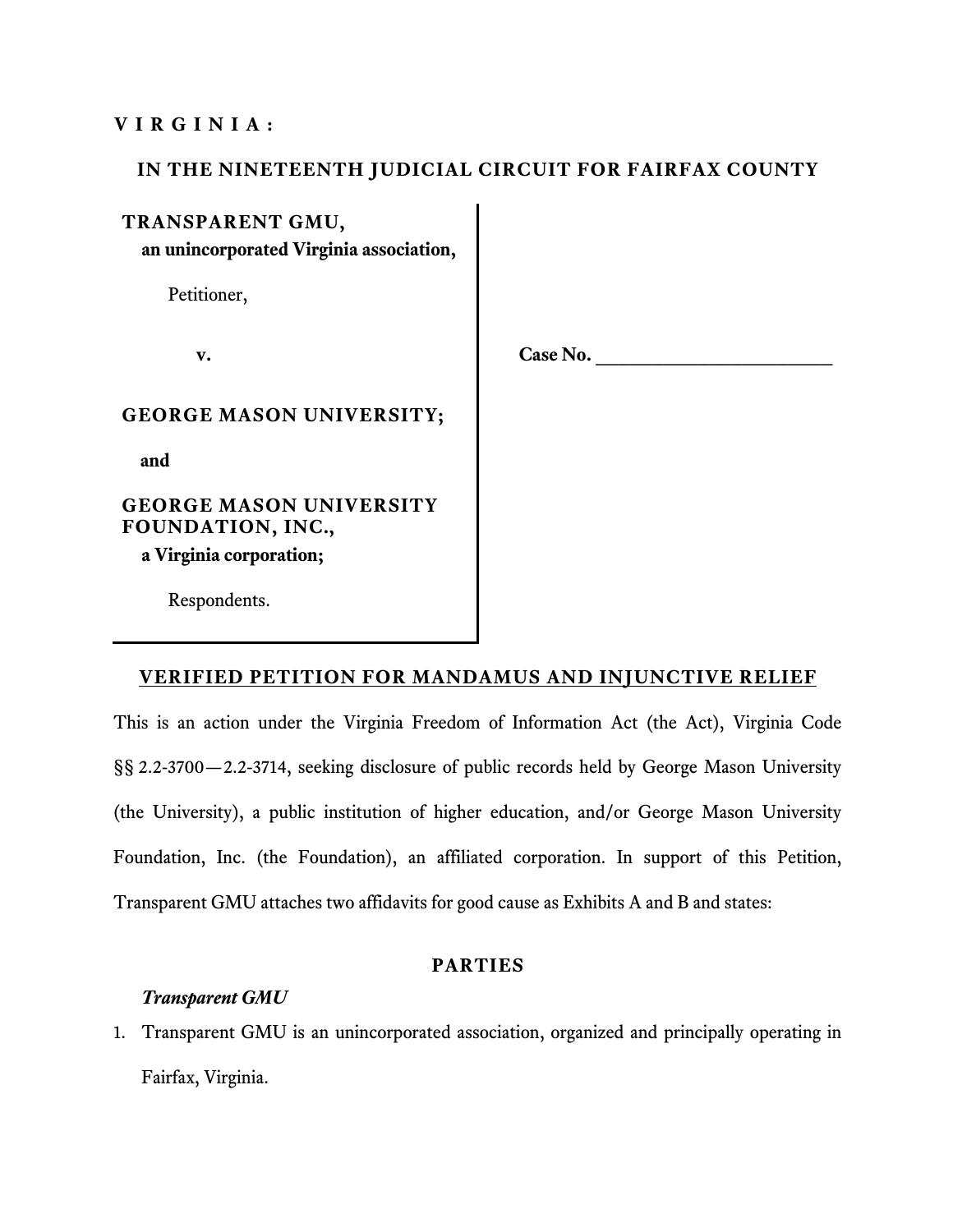2. Transparent GMU's members are present and former George Mason University students including citizens of the Commonwealth—who are concerned about the potential for large private donations to influence research, curricula, policies, and academic freedom at the University and other public colleges and universities. Although Transparent GMU was first organized in 2016, its members have been advocating for greater transparency between the public and the University and its affiliates since 2014, when they learned that public universities in other states had agreed to give private donors influence over curriculum development and faculty hiring decisions. Concerned that similar agreements may be in place at their own school, Transparent GMU's members previously submitted *pro se* record requests under the Act and petitioned the University's President to meet with them and discuss their concerns.

#### *George Mason University*

- 3. George Mason University is a public institution of higher education incorporated and principally operating in Fairfax, Virginia.
- 4. The University is an agency of the Commonwealth and is thus a "public body" subject to the Act. *See* Virginia Code § 2.2-3701 (definition of "Public body"). *See also* George Mason University, "Responding to Virginia Freedom of Information Act (FOIA) Requests for Records," University Policy No. 1117 (December 14, 2015), available at http://bit.ly/2kaCWxY ("As an agency of the Commonwealth, George Mason University is subject to the requirements of the Virginia Freedom of Information Act").
- 5. In addition, the Board of Visitors of George Mason University, the governing body of George Mason University, is a "board of visitors of [a] public institution [] of higher education" and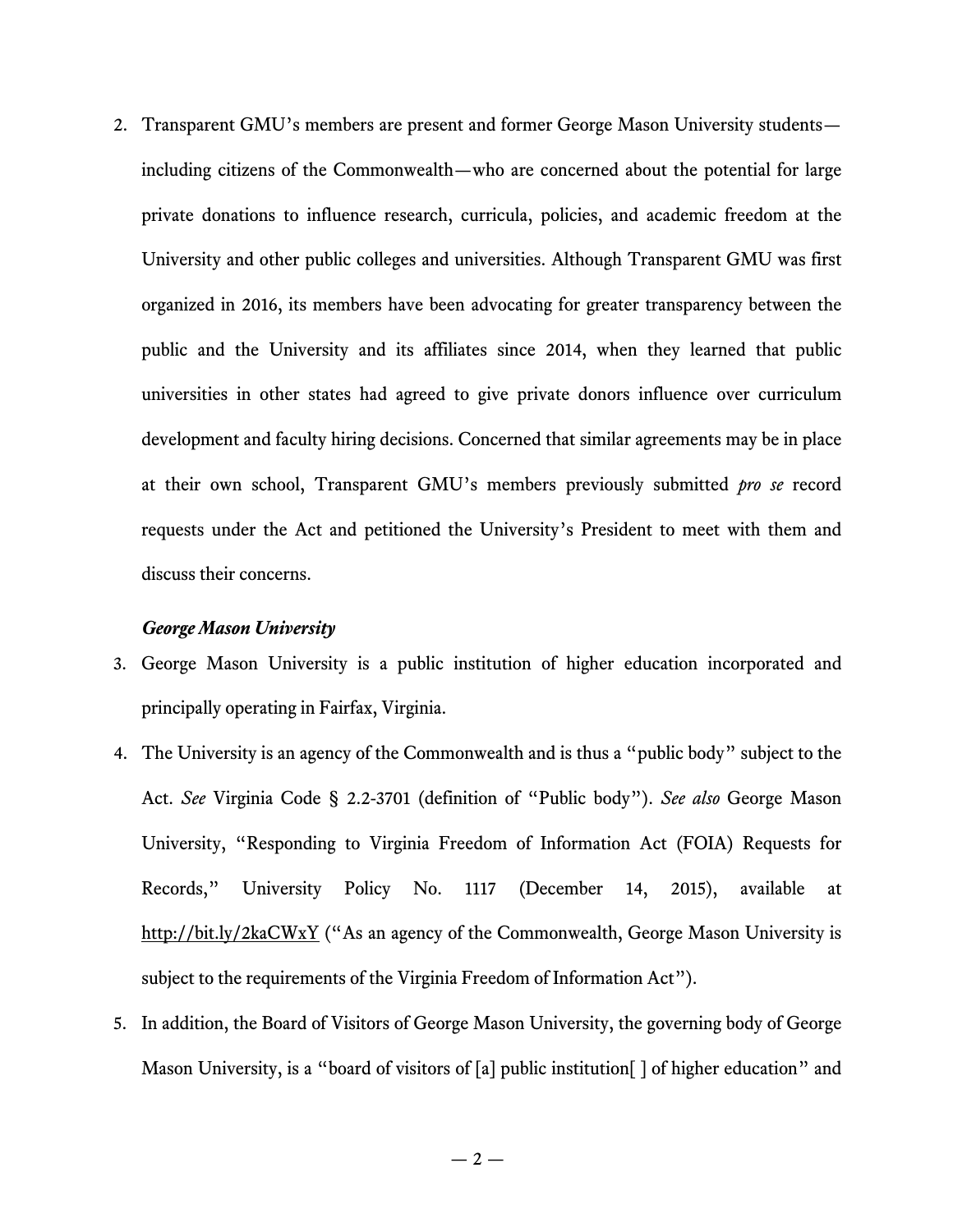is therefore a "public body" subject to the Act. *See* Virginia Code § 2.2-3701 (definition of "Public body").

#### *George Mason University Foundation, Inc.*

- 6. George Mason University Foundation, Inc., is a non-stock corporation organized under the laws of Virginia for the exclusive purpose of advancing and furthering the aims and purposes of the University.
- 7. The Foundation is organized and operated to receive, hold, invest, and administer property and to make expenditures to or for the benefit of the University. It assists the University in generating private support and manages, invests, and administers private gifts and resources conveyed to the University. It also manages real estate owned and/or used by the University.
- 8. The Foundation's principal office is located in Merten Hall on the University's campus in Fairfax, Virginia.

#### **JURISDICTION AND VENUE**

- 9. This Court has jurisdiction over this action under Virginia Code § 2.2-3713(A), which authorizes "any person . . . denied the rights and privileges conferred by th[e Act] to enforce such rights and privileges by filing a petition for mandamus or injunction."
- 10. Furthermore, this Court has jurisdiction under Virginia Code § 2.2-3713(D) to award "reasonable costs, including costs and reasonable fees for expert witnesses, and attorneys' fees from [a] public body" that has violated the Act if the petitioner "substantially prevails on the merits of the case" and "special circumstances would [not] make an award unjust."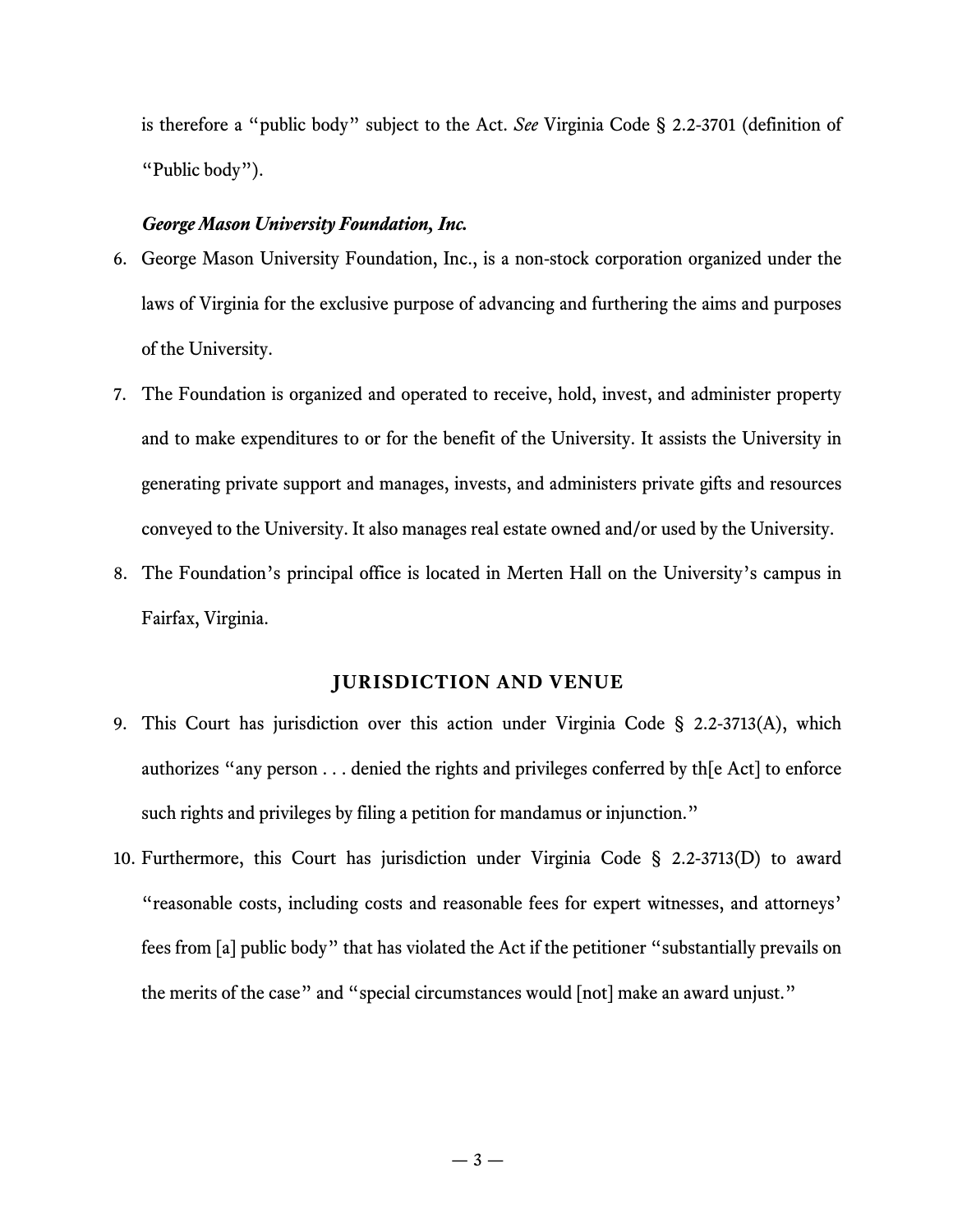- 11. This Court also has jurisdiction under Virginia Code § 8.01-184 to issue declaratory judgments and "make binding adjudications of right" in "cases of actual controversy," including those "involving the interpretation of . . . statutes." Virginia Code § 8.01-184.
- 12. Venue is proper in this Court under Virginia Code § 2.2-3713(A)(3) because:
	- a. the University is a state agency;
	- b. the Foundation is an agent of a state entity, is an entity performing delegated functions of a state agency, is itself a state agency, and/or is an instrumentality and alter-ego of a state agency; and
	- c. Transparent GMU's principal place of operations is within the territorial jurisdiction of this Court.

### **LEGAL FRAMEWORK**

- 13. The Virginia Freedom of Information Act recognizes that the "affairs of government are not intended to be conducted in an atmosphere of secrecy since at all times the public is to be the beneficiary of any action taken at any level of government." Virginia Code § 2.2-3700(B). To that end, the Act "ensures the people of the Commonwealth ready access to public records in the custody of a public body or its officers and employees." Virginia Code § 2.2-3700(B).
- 14. The Act provides that, "[e]xcept where otherwise specifically provided by law, all public records shall be open to inspection and copying by any citizens of the Commonwealth during the regular office hours of the custodian of such records." Virginia Code § 2.2-3704(A). The Act presumes that all public records shall be open, unless an exemption is properly invoked, and the Act requires its provisions "be liberally construed to promote an increased awareness by all persons of governmental activities and afford every opportunity to citizens to witness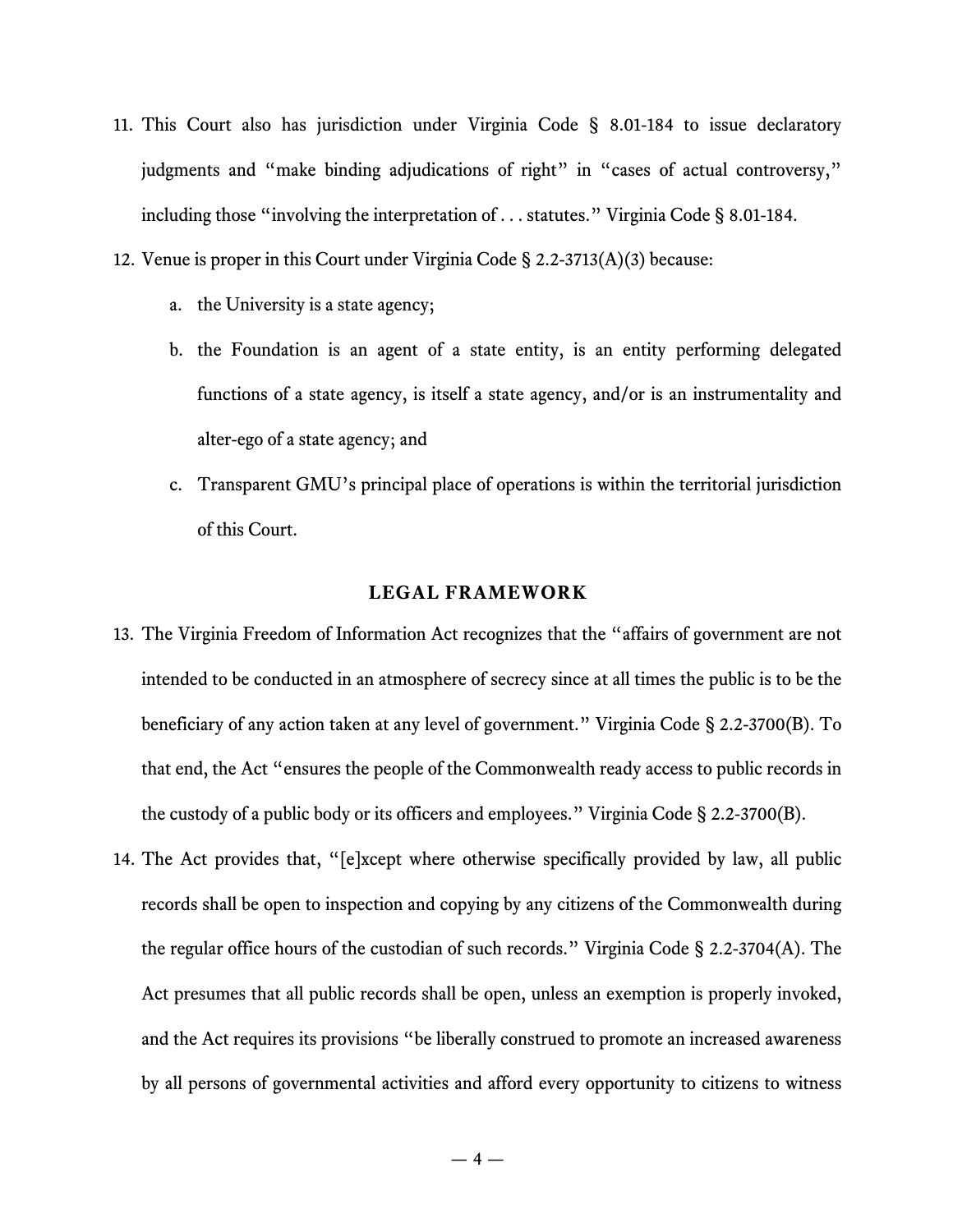the operations of government." Virginia Code § 2.2-3700(B). Accordingly, the Act requires that "[a]ny exemption from public access to records . . . shall be narrowly construed and no record shall be withheld . . . unless specifically made exempt pursuant to th[e Act] or other specific provision of law." *Id*.

## *Scope of the Act*

- 15. The Act defines a "public record" as, in relevant part, "all writings and recordings . . . prepared or owned by, or in the possession of a public body or its officers, employees or agents in the transaction of public business." Virginia Code § 2.2-3701 (definition of "Public records").
- 16. The Act defines a "public body" as, in relevant part, "any . . . agency of the Commonwealth or of any political subdivision of the Commonwealth, including . . . boards of visitors of public institutions of higher education; and other organizations, corporations or agencies in the Commonwealth supported wholly or principally by public funds." Virginia Code § 2.2-3701 (definition of "Public body"). In addition, the Act defines "public body" so as to "include  $\dots$  any committee, subcommittee, or other entity, however designated, of [a] public body created to perform delegated functions of the public body or to advise the public body"—even if that "entity . . . has private sector or citizen members." *Id*.
- 17. Furthermore, the Supreme Court of Virginia has applied the equitable veil-piercing doctrine in determining whether an entity's identity as a private corporation can be disregarded due to its close relationship with a public body. *See RF & P Corp. v. Little*, 247 Va. 309, 316, 440 S.E. 2d 908, 913 (1994). *See also* Virginia Freedom of Information Advisory Council, Advisory Opinion No. AO-09-09 (2009). While that doctrine does not follow any "single rule or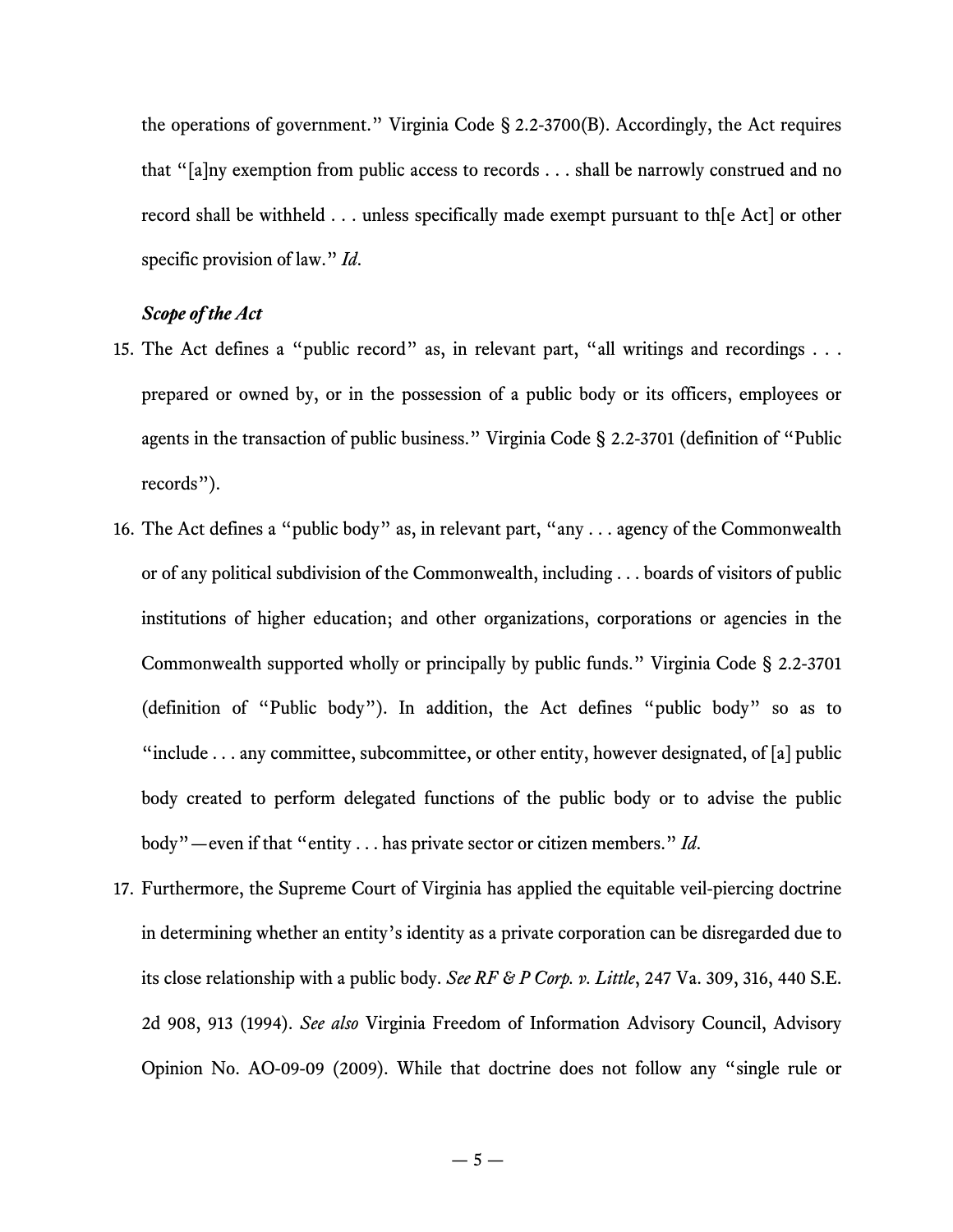criterion," it generally applies where the "unity of interest and ownership" between two entities "is such that the separate personalities of the [entities] no longer exist and to adhere to that separateness would work an injustice." *O'Hazza v. Executive Credit Corp.*, 246 Va. 111, 115, 431 S.E. 2d 318, 320–21 (1993) (citing *Lewis Trucking Corp. v. Commonwealth*, 207 Va. 23, 32, 147 S.E.2d 747, 753–54 (Va. 1966)). Although typically applied to parent-subsidiary relationships, Virginia law recognizes veil piercing between affiliated entities. *See C.F. Trust v. First Flight Ltd.*, 111 F. Supp. 2d 734, 741 n.7 (E.D. Va. 2000) (citing, *inter alia*, *Lewis Trucking*, 207 Va. at 31, 147 S.E. 2d at 753–54).

### *Requests for Records Under the Act*

- 18. Section 2.2-3704 of the Act allows citizens of the Commonwealth to submit a request for copies of or an opportunity to inspect "all public records." Virginia Code § 2.2-3704(A). In response to such a request, "[a]ny public body that is subject to th[e Act] and that is the custodian of the requested records shall promptly, but in all cases within five working days of receiving a request, provide the requested records" or offer one of the following four responses in writing:
	- a. a statement that the requested records are being entirely withheld, identifying "with reasonable particularity the volume and subject matter of withheld records" and citing "as to each category of withheld records, the specific Code section that authorizes the withholding of the records;"
	- b. a statement that the requested records are being provided in part and withheld in part, similarly identifying "with reasonable particularity the volume and subject matter of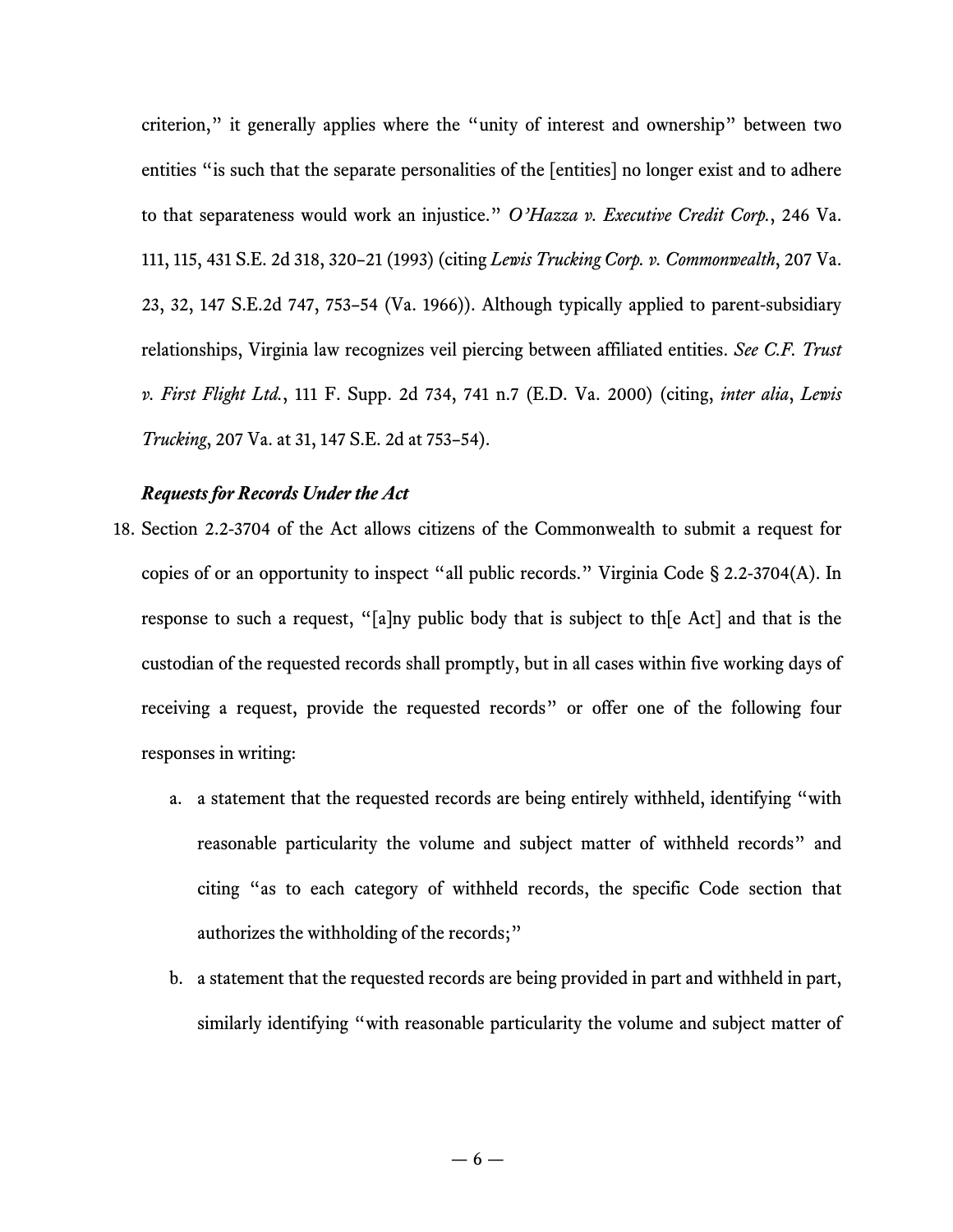withheld records" and citing "as to each category of withheld records, the specific Code section that authorizes the withholding of the records;"

- c. a statement that the requested records could not be found or do not exist and, where applicable, the contact information for the public body that does possess those records; or
- d. a statement that it is practically impossible to provide the requested records or determine whether they are available within the five-day period and that the public body will provide one of the preceding responses within an additional seven days.

Virginia Code § 2.2-3704(B).

- 19. The Virginia Freedom of Information Advisory Council—a legislative agency authorized by Virginia Code §§ 30-178(A) and 30-179(1) to furnish advisory opinions and guidelines regarding the Act—has concluded that when a private entity creates or maintains records as an agent for a public body, the Act considers the public body to be the legal custodian of those records and that a request for records under Section 2.2-3704 should be directed to the principal public body. *See* Virginia Freedom of Information Advisory Council, Advisory Opinion No. AO-19-03 (2003).
- 20. The Act provides that "[i]n the event a public body has transferred possession of public records to any entity, including but not limited to any other public body, for storage, maintenance, or archiving, the public body initiating the transfer of such records shall remain the custodian of such records for purposes of responding to requests for public records made pursuant to th[e Act] and shall be responsible for retrieving and supplying such public records to the requester." Virginia Code § 2.2-3704(J).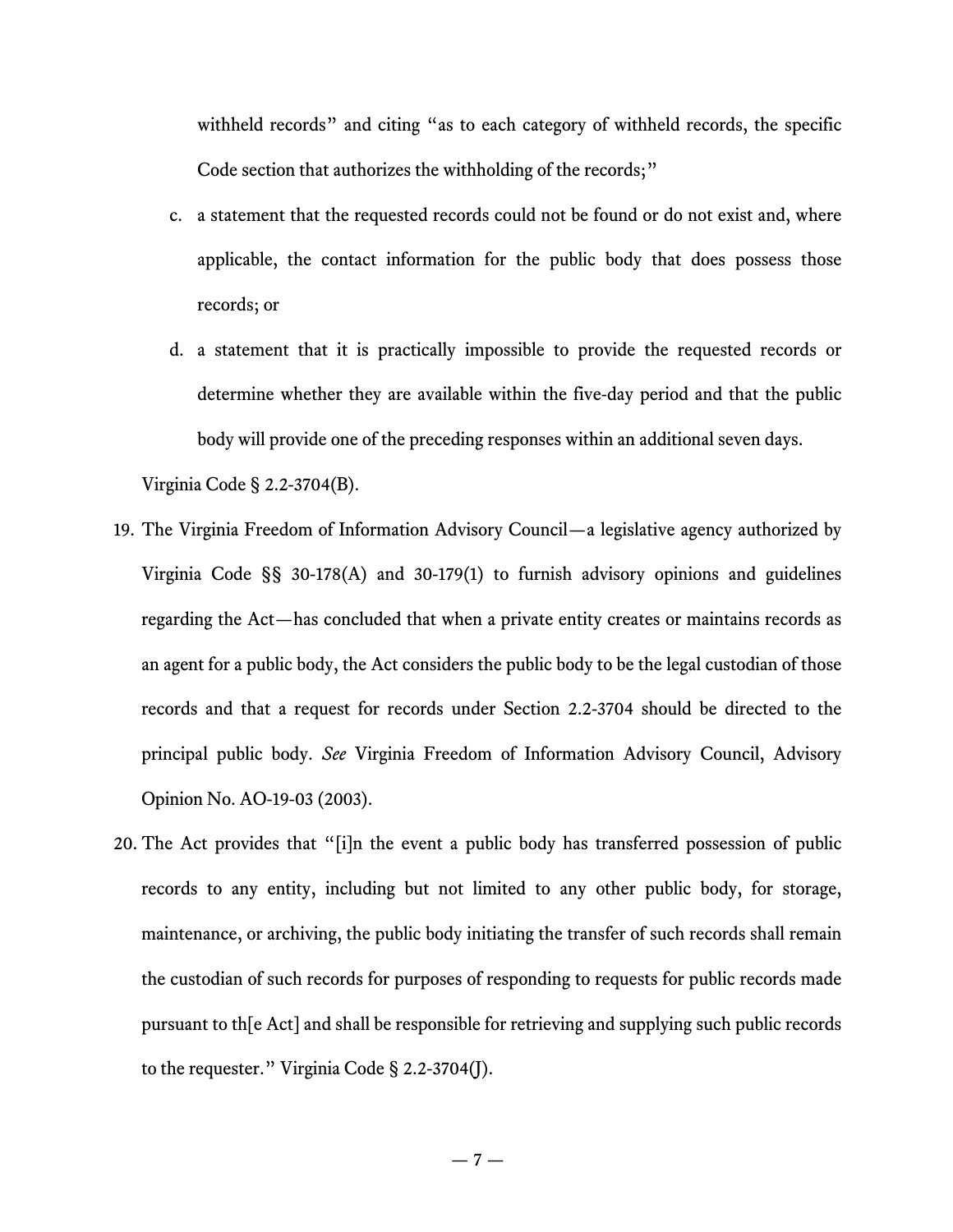21. Any "[f]ailure to respond to a request for records shall be deemed a denial of the request and shall constitute a violation of th[e Act]." Virginia Code § 2.2-3704(E).

#### *Enforcement of the Act*

- 22. The Act provides that "any person . . . denied the rights and privileges conferred by th[e Act] may proceed to enforce such rights and privileges by filing a petition for mandamus or injunction, supported by an affidavit showing good cause." Virginia Code § 2.2-3713(A). A petition under Section 2.2-3713 of the Act "may be brought in the name of [a] person notwithstanding that a request for public records was made by the person's attorney in his representative capacity." Virginia Code § 2.2-3713(A).
- 23. In a proceeding under Section 2.2-3713 of the Act, "[a]ny failure by a public body to follow the procedures established by th[e Act] shall be presumed to be a violation" of the Act. Virginia Code § 2.2-3713(E).
- 24. In a proceeding under Section 2.2-3713 of the Act, a "single instance of denial of the rights and privileges conferred by the Act shall be sufficient to invoke the remedies granted" by the Act. Virginia Code § 2.2-3713(D).
- 25. If a petitioner under Section 2.2-3713 prevails on the merits, the court must award "reasonable costs, including costs and reasonable fees for expert witnesses and attorneys' fees from the public body," unless the court determines that "special circumstances would make an award unjust." Virginia Code § 2.2-3713(D).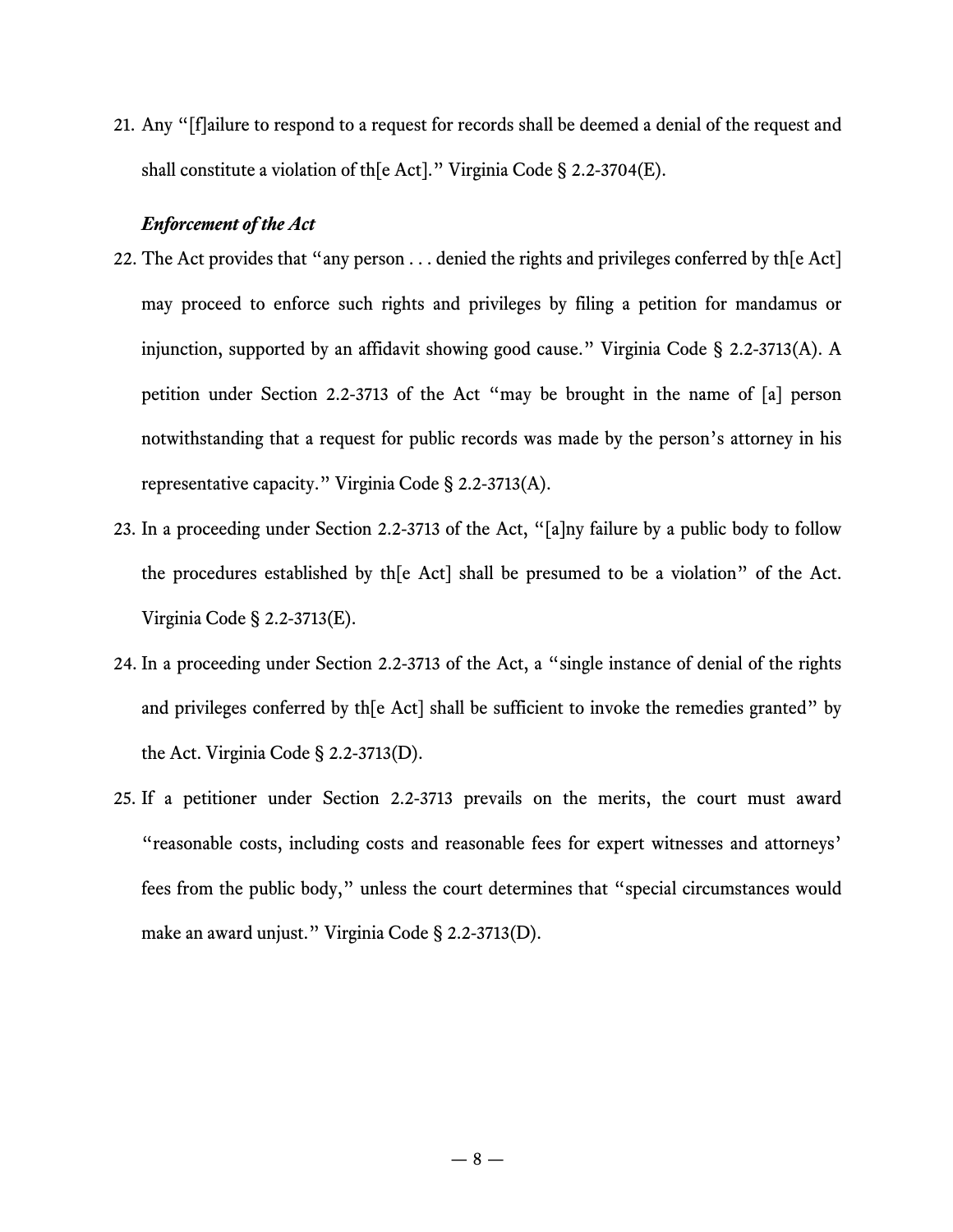## **FACTUAL BACKGROUND: THE RELATIONSHIP BETWEEN THE UNIVERSITY AND FOUNDATION**

#### *University-Foundation Relations Generally*

26. The Foundation is one of many nonprofit entities organized to support a particular public university. While often separately incorporated, these university foundations differ from other private charities and nonprofits in that they are created and maintained exclusively for the benefit of a state agency and carry out functions once managed by those agencies. Although the mission of these foundations is "irrevocably linked to the educational institution" they serve, they can often provide public universities with greater flexibility in fundraising, investing funds, and managing endowments and real estate holdings. *See* Council for Advancement and Support of Education, *Foundation FAQs* (July 2014), available at http://bit.ly/2kNk4Wa. In some contexts, these organizations are recognized as legally distinct from their affiliated institutions. In others, courts have concluded that university foundations operate as an "arm," "agent," "instrumentality," "alter-ego," or "part" of their affiliated university—or that the two entities "essentially act as one and the same" and are "not readily separable." *See*, *respectively*, *State ex rel. Toledo Blade Co. v. University of Toledo Foundation*, 602 N.E.2d 1159, Syl. Pt. 1 (Ohio 1992); *Gannon v. Board of Regents*, 692 N.W.2d 31 (Iowa 2005); *In re Beachport Entertainment*, 2005 WL 6960182 (9th Cir. 2005); *Wells ex rel. Baker v. State*, 435 S.W.3d 734, 756 (Tenn. App. 2013); *United States v. Solinger*, 457 F.Supp.2d 743, 755 (W.D. Ky. 2006); *Cape Publications v. University of Louisville Foundation*, 260 S.W.3d 818, 822 (Ky. 2008); *Southern Illinois University Foundation v. Booker*, 425 N.E.2d 465, 471 (Ill. App. 1981).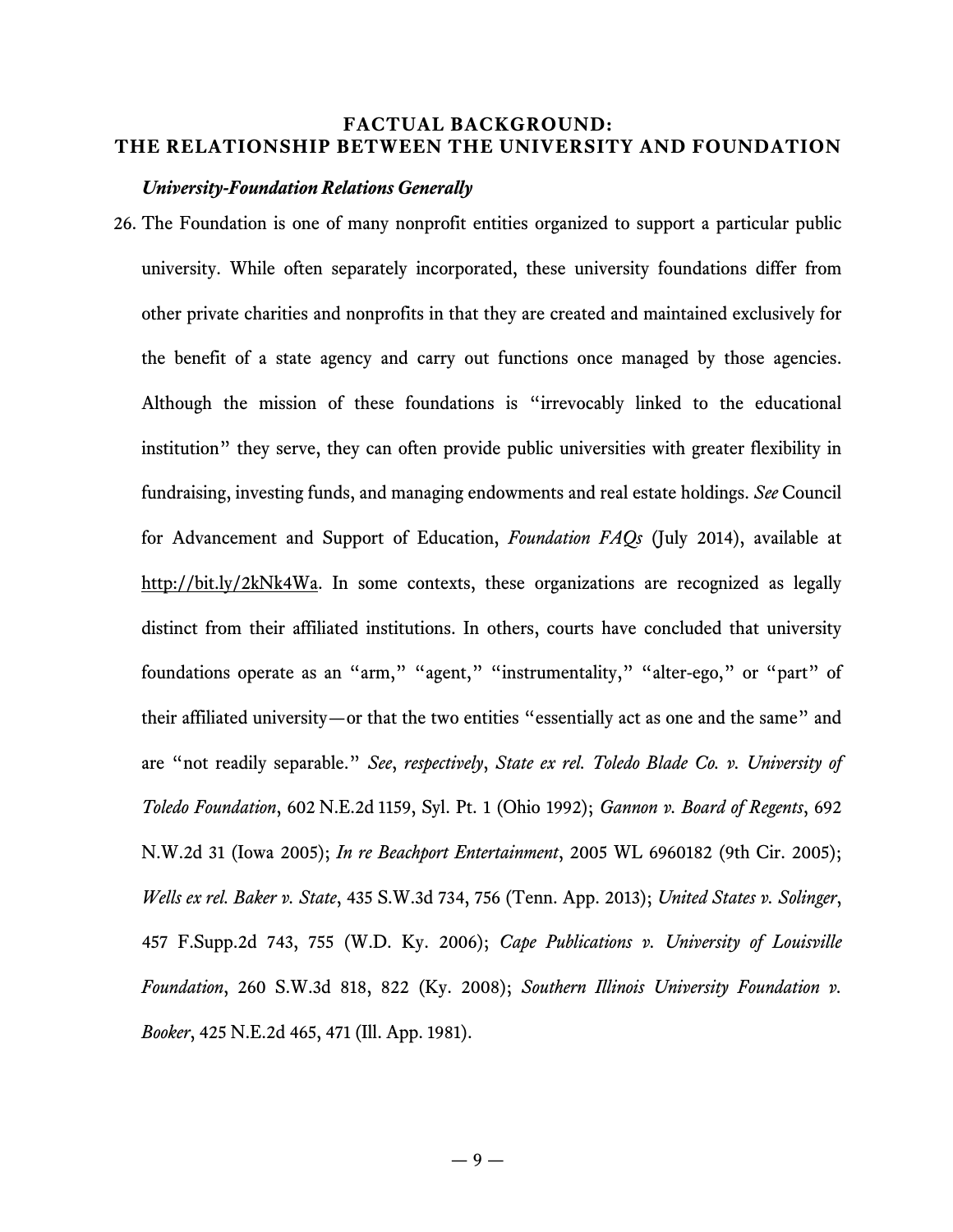27. The Virginia Code specifically authorizes public universities like George Mason to "[c]reate or continue the existence of one or more nonprofit entities for the purpose of soliciting, accepting, managing, and administering grants and gifts and bequests, including endowment gifts and bequests and gifts in bequests in trust." Virginia Code § 23.1-1010(3).

### *The Foundation's Articles of Incorporation*

- 28. The George Mason University Foundation's purposes, as set forth in its April 1, 2015 Amended and Restated Articles of Incorporation, are to:
	- a. "promote the advancement and further the aims and purposes of George Mason University, or its successor  $\dots$ , as an institution of higher education by the development and application of financial resources to the progress of such institution and through such other entities, including the University's affiliated foundations described in section 501(c)(3) of the Internal Revenue Code, as may be suitable to accomplish such purposes;" and
	- b. "accept, administer, apply, and use property acquired by gift, grant, devise, bequest, or otherwise."

A copy of the Foundation's Amended and Restated Articles of Incorporation is attached to this Petition as C.

- 29. In addition to the statement of purpose quoted above in paragraph 28, the Foundation's Amended and Restated Articles of Incorporation provide, among other things, that:
	- a. upon dissolution of the Foundation, all of the Foundation's remaining assets shall be distributed to the University;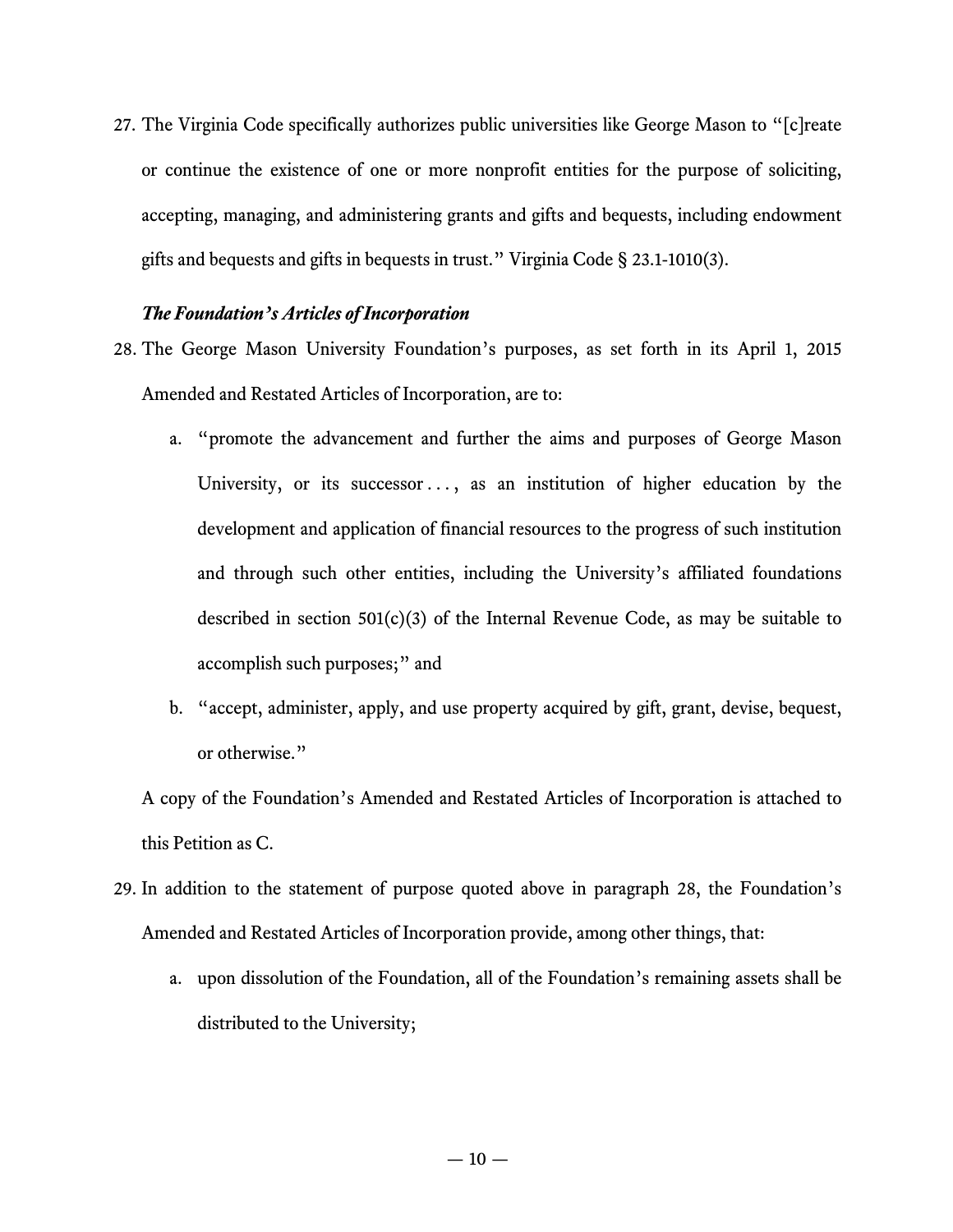- b. the Foundation's Board of Trustees shall be comprised of between fourteen and fiftyseven trustees;
- c. the University's President, the University's Vice President for Development and Alumni Affairs, and the Rector of the University's Board of Visitors shall sit on the Foundation's Board of Trustees as "Ex Officio Trustees" with full voting rights; and
- d. the President of the University shall appoint two additional "Appointed Trustees" with full voting rights to the Foundation's Board of Trustees, both of which shall be "either Deans or Academic Directors of the University."

## *The Foundation's Bylaws*

- 30. The Foundation's operations are also governed by its October 7, 2014 Amended and Restated Bylaws, a copy of which is attached to this Petition as D. Those Bylaws provide, among other things, that:
	- a. the Foundation's President "shall be that individual who is serving as the Vice President for University Development and Alumni Affairs of the University or such other officer as designated by the President of the University," "shall be the Chief Executive Officer (CEO) of the Foundation," and shall "be responsible for communicating the University's fundraising priorities" to the Foundation's Board of Trustees; and
	- b. the Chairman of the Foundation's Board of Trustees, the Chair of the Foundation's Development Committee, and the University's President will all contribute to an annual review of the Foundation President's performance.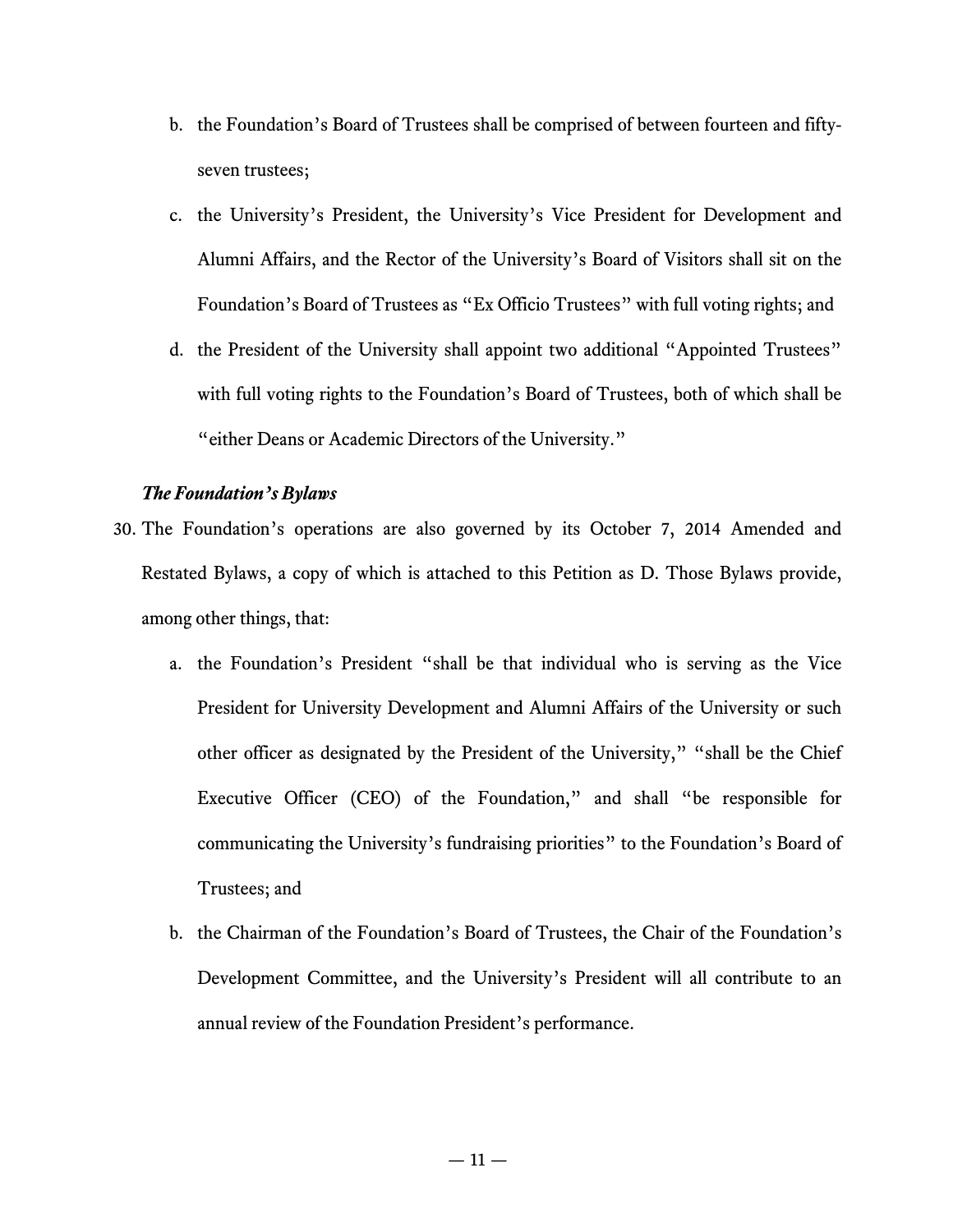#### *The Affiliation Agreement Between the University and the Foundation*

- 31. The relationship between the University and the Foundation is further described in a March 22, 2013 Affiliation Agreement between the two entities, a copy of which is attached to this Petition as Exhibit E. That Affiliation Agreement provides, among other things, that:
	- a. the University is responsible for the compensation of the Foundation's President;
	- b. the University will provide the Foundation with fair and reasonable compensation or payment for services, including but not limited to private fund management, real estate management, intellectual property, prospect research, alumni data, gift processing, and donor stewardship;
	- c. the University must provide office space to support the activities of the Foundation according to a separately-negotiated Space Usage Agreement;
	- d. the Foundation may use the name "George Mason University" and the George Mason University logo;
	- e. the University will allow the Foundation's employees to participate in the University's employee benefit programs whenever permitted by law;
	- f. the Foundation must consult with the University regarding the Foundation's gift management policies, the Foundation's gift acceptance policies, and the Foundation's execution of comprehensive fund-raising and donor-acquisition programs;
	- g. the Foundation must "promptly acknowledge and issue receipts for all gifts to the Foundation and the University and shall provide appropriate recognition and stewardship of gifts";
	- h. the Foundation must coordinate with the University regarding fundraising initiatives and the identification, cultivation, and solicitation of donors;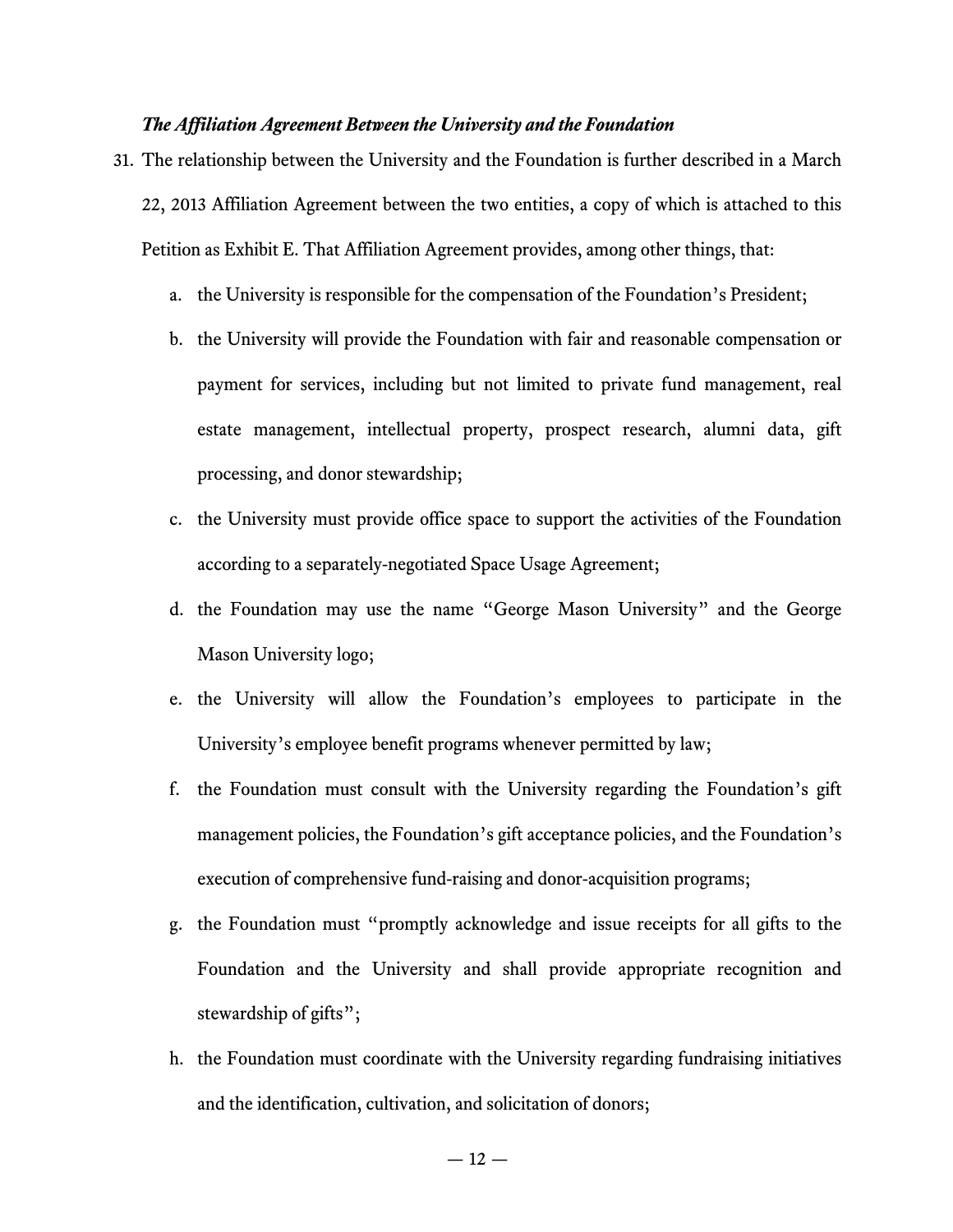- i. the Foundation is prohibited from accepting grants from federal agencies unless approved in writing by the University;
- j. the Foundation must "make a residence available to the University suitable for the University's President to reside and entertain," located near the University's Fairfax campus;
- k. the Foundation may "serve as an instrument for entrepreneurial activities" of the University;
- l. the Foundation may purchase, develop, and manage real estate for the University's needs;
- m. the Foundation may disburse funds only in compliance with, among other requirements, University policies;
- n. the Foundation must "provide to the University access to data and records on a needto-know basis in accordance with applicable laws" and with any Foundation policies and guidelines;
- o. the University may object to a decision of the Foundation's Executive Board to remove the Foundation's President and Chief Executive Officer;
- p. the University must specifically authorize the Foundation's acceptance of any gifts of real property that are subject to conditions or restrictions imposed by the donor;
- q. the University may choose to reject any such gift agreement for the support of a new University program or activity;
- r. any gift agreements supporting a new program or activity within the University must be signed by the University's Senior Vice President and Provost; and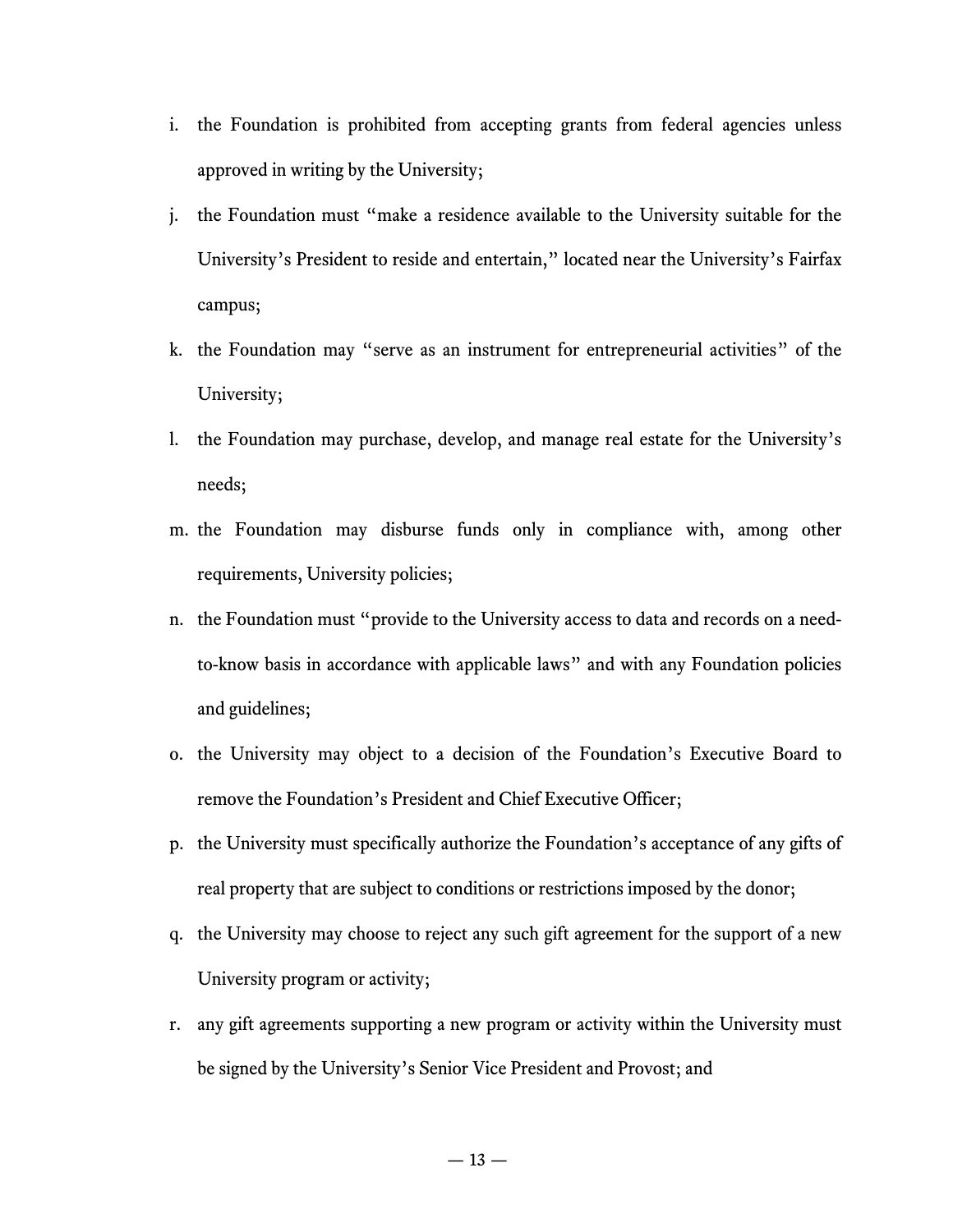- s. the University may audit the Foundation's financial records.
- 32. The recitals to the Affiliation Agreement also state, among other things, that "in connection with [the Foundation's] fundraising and asset management activities, the Foundation retains personnel experienced in planning for and managing private contributions and works with the University to assist and advise in such activities."
- 33. Transparent GMU alleges, upon information and belief, that the relationship between the University and the Foundation has been governed at all relevant times by terms substantially similar to those contained in the March 22, 2013 Affiliation Agreement.

## *The University's Gift Acceptance Policy*

- 34. The relationship between the University and the Foundation is further described in the University's May 8, 2008 Gift Acceptance Policy, University Policy No. 1123, a copy of which is attached to this Petition as Exhibit F.
- 35. By its own terms, the Gift Acceptance Policy "applies to all George Mason University and George Mason University Foundation staff."
- 36. The Gift Acceptance Policy establishes a Gift Acceptance Committee tasked with recommending and implementing gift acceptance policies that have been approved by the University's Board of Visitors, with periodically reviewing gifts and gift plans, and with reporting its actions to the University and the Foundation. The Committee is comprised of:
	- a. the Foundation's President,
	- b. the University's Vice President for Development & Alumni Affairs,
	- c. the University's Senior Vice President,
	- d. the Foundation's Chief Financial Officer,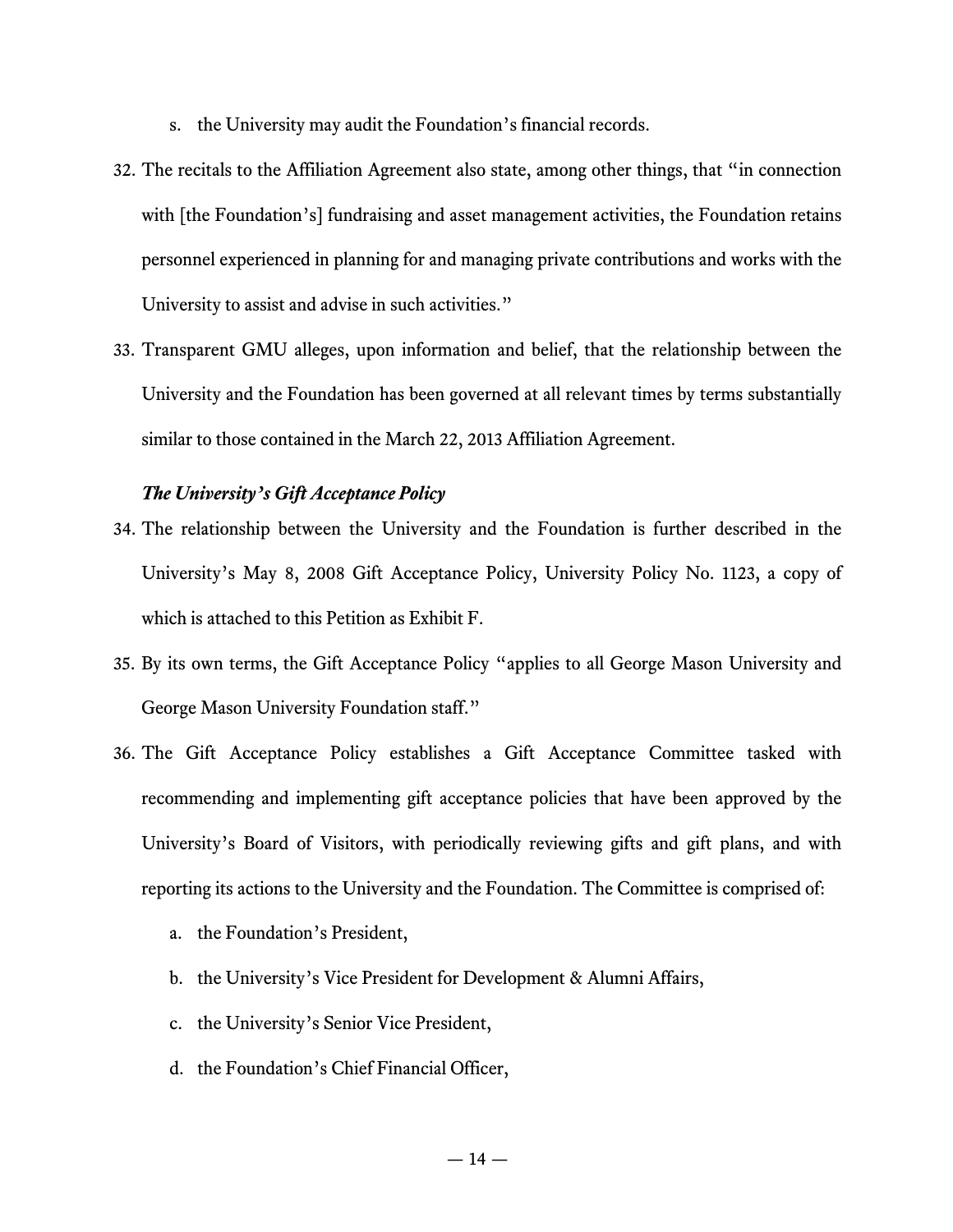- e. a representative from the University Controller's Office,
- f. the University's Director of Leadership Gifts and Planned Giving, and
- g. a dean of the University.
- 37. The Gift Acceptance Policy provides, among other things, that:
	- a. all gifts to the University's Office of Development must be made through the Foundation;
	- b. the University must "maintain a pledge payment reminder system" to remind donors to honor their pledges to give to the Foundation;
	- c. any bequests made to the University must be transferred to the Foundation "as funds held in custody for others and managed in accordance with" other provisions of the Gift Acceptance Policy;
	- d. the Foundation must follow certain accounting and reporting standards, including:
		- i. those contained in the Council for Advancement and Support of Education's *Management Reporting Standards: Standards for Annual Giving and Campaigns in Educational Fundraising* and
		- ii. those established by the Financial Accounting Standards Board.
	- e. the University is authorized to establish and implement campaign-specific policies and procedures for gift accounting and reporting of gifts connected with a comprehensive fundraising campaign; and
	- f. the Foundation is required, in certain circumstances, to follow other University policies, including those related to asset capitalization.
- 38. In addition to the provisions detailed above in paragraph 37, the Gift Acceptance Policy imposes certain other restrictions on how the Foundation processes, reports, acknowledges, and disposes of gifts. The Policy also requires that certain kinds of gifts meet specified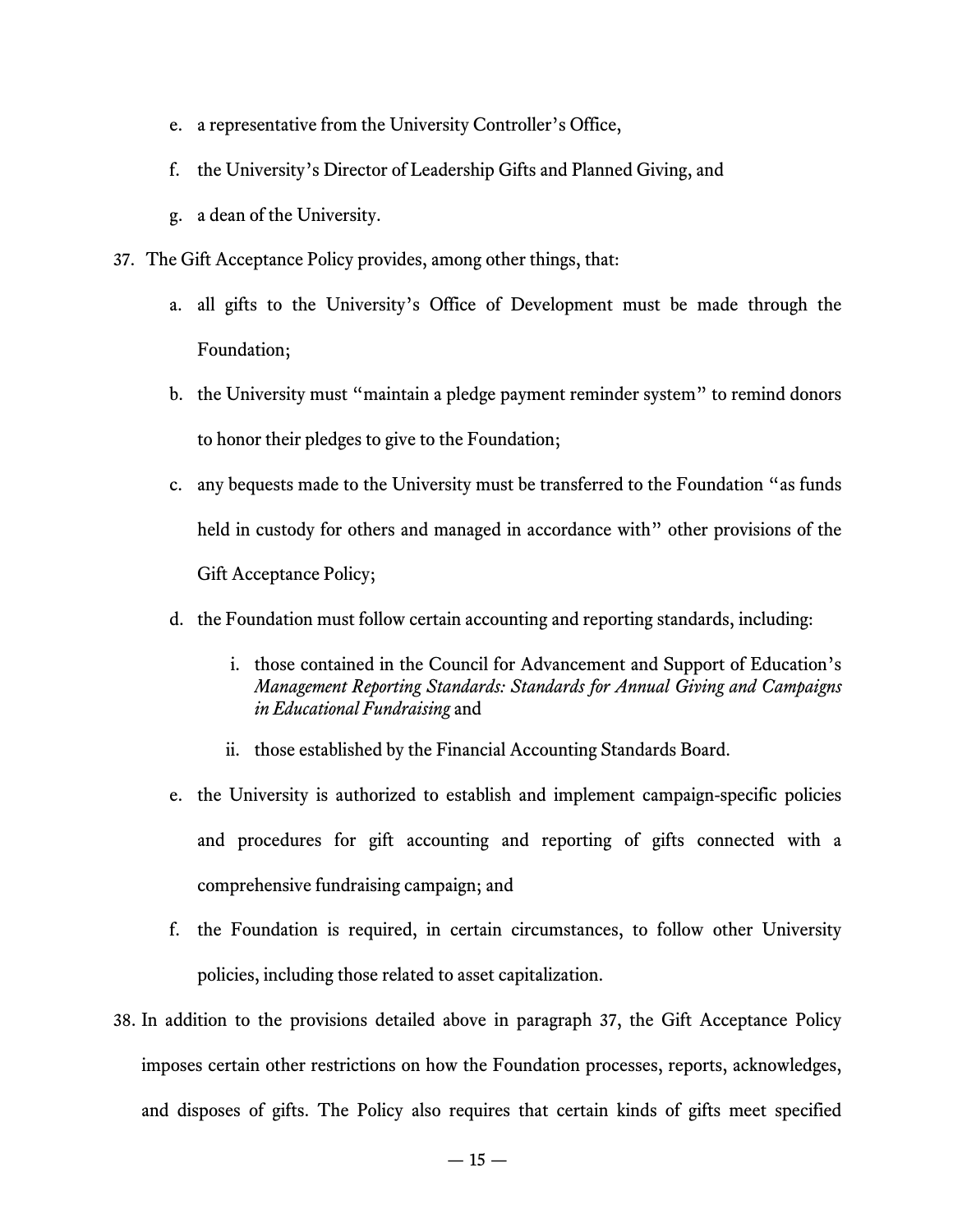criteria—including, in many instances, approval by the University or by the Gift Acceptance Committee—before the Foundation accepts them.

39. Transparent GMU alleges, upon information and belief, that the relationship between the University and the Foundation has been governed at all relevant times by terms substantially similar to those contained in the University's May 8, 2008 Gift Acceptance Policy.

### *The Space Usage Agreement Between the University and the Foundation*

- 40. The Foundation's principal office is located in Merten Hall on the University's Fairfax, Virginia campus. The Foundation shares this building with the University's Advancement and Alumni Relations offices.
- 41. The University leases this office space to the Foundation according to an April 2016 Space Usage Agreement between the two entities, a copy of which is attached to this Petition as Exhibit G. The Space Usage Agreement provides, among other things, that:
	- a. the Foundation shall pay one dollar per year in rent;
	- b. the Foundation shall use the premises only to support the Foundation's activities "as set forth in the Affiliation Agreement and for no other purpose"; and
	- c. the Foundation shall use the premises in accordance with "all GMU Policies and Procedures," which the lease incorporates by reference.

### *Other Indicia of the Relationship Between the University and the Foundation*

42. The Foundation is funded in part by a six-percent administrative fee it exacts from gifts accepted on behalf of the University. *See* George Mason University Foundation, "Administrative Fee Policy" (2016), available at http://bit.ly/2iXVft2.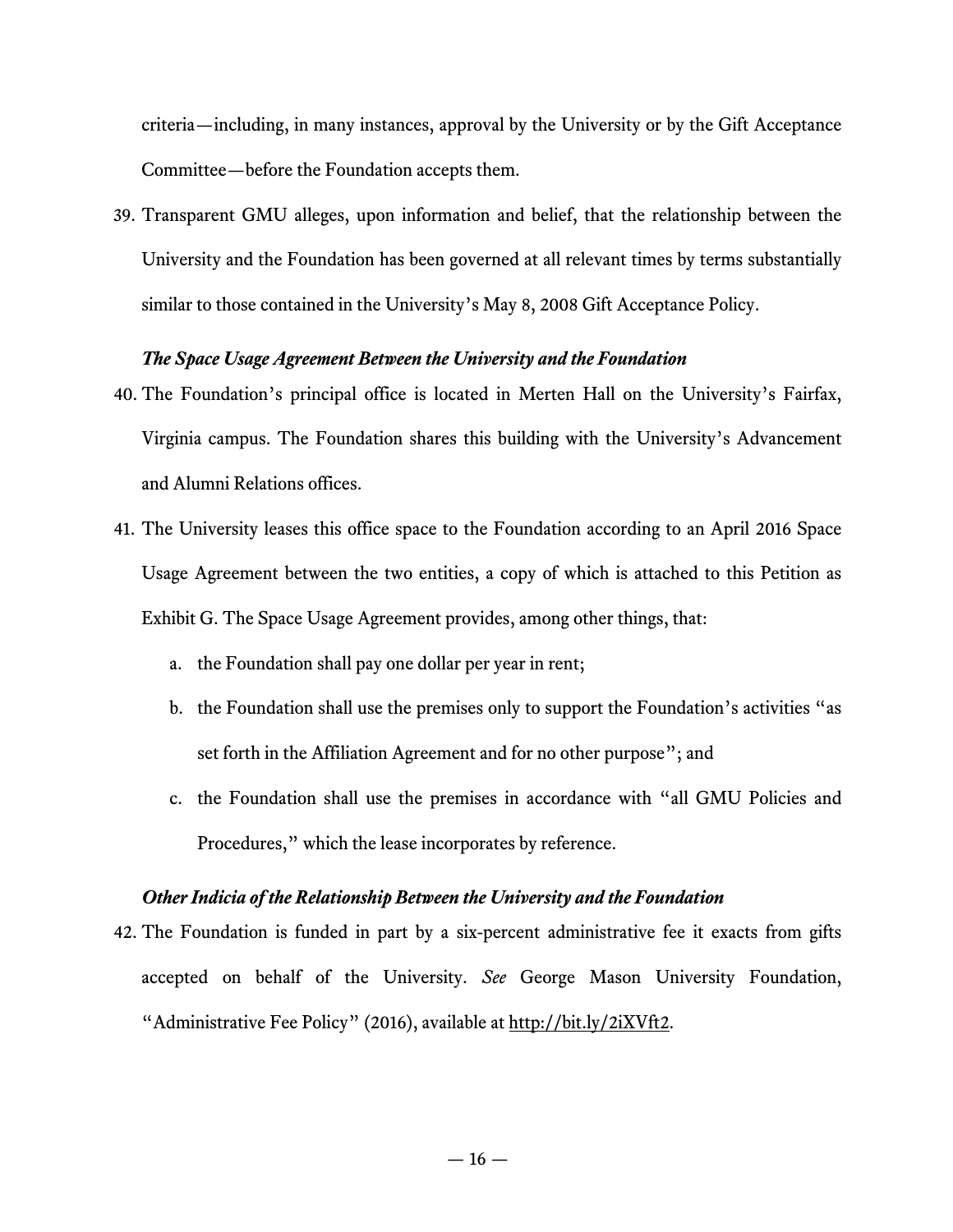- 43. The Foundation also receives rental income under real property leases with the University. *See* George Mason University Foundation, Consolidated Financial Statements, 40 (June 30, 2016), available at http://bit.ly/2jPPwlG.
- 44. The University has investments not registered in its own name and held by the Foundation, including:
	- a. \$3,785,467 in corporate stocks;
	- b. \$1,973,055 in corporate bonds; and
	- c. \$20,828 in money market funds.

*See* George Mason University, Unaudited Financial Statements, 22 (June 30, 2016), available at http://bit.ly/2kksALV.

- 45. Due to its "close relationship with the University," the Foundation is reported as a "component unit" on the University's annual financial statements. *Id.* at 18.
- 46. The Foundation's website is located on the University's internet domain, http://www.gmu.edu. The footer section of the Foundation's website includes the name and contact information for the University's Office of Advancement and Alumni Relations alongside the University's logo.
- 47. Employees of the Foundation are included in the University's online directory, http://peoplefinder.gmu.edu, and photos of Foundation employees are displayed on the University's "Admin-Staff Portraits" webpage, http://photo.gmu.edu/Administration/ Admin-Staff-Portraits/.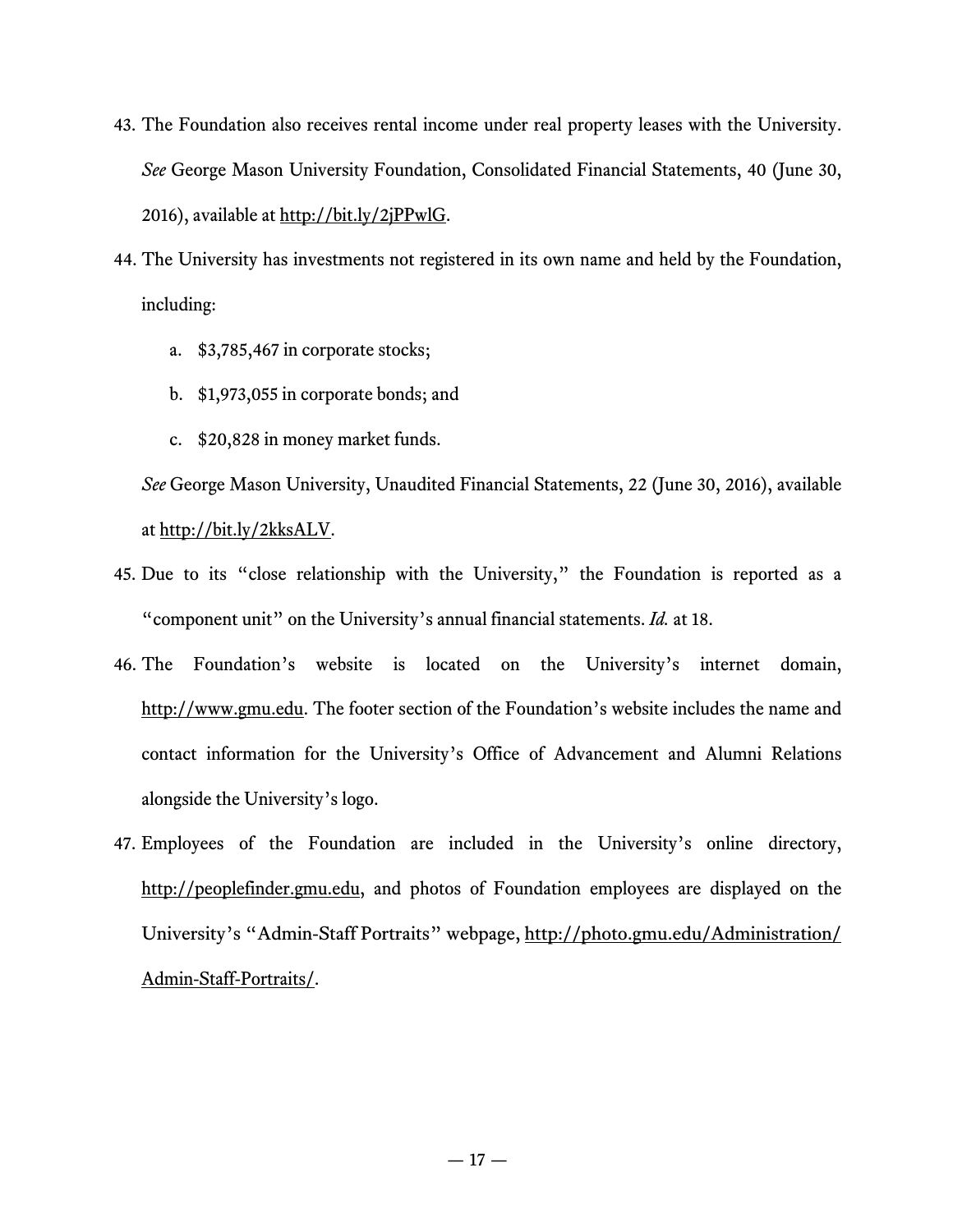- 48. In a public news release, the University appears to describe the Foundation's hiring of a former University Development Office employee as a "transfer." *See* George Mason University, "Transitions" (July 28, 2015), available at https://www2.gmu.edu/news/1430.
- 49. In addition to the Ex Officio Trustees and Appointed Trustees described above in paragraph 29, at least one other trustee on the Foundation's Board of Trustees is a University faculty member.

## **PROCEDURAL HISTORY**

## *Transparent GMU's Record Request to the University*

50. On January 9, 2017, Transparent GMU, by counsel, submitted to the University by electronic

mail and United States mail, a request for records under Section 2.2-3704(A) of the Act,

seeking copies of the following records, among others:

For the years of 2008 through 2012, any grants, cooperative agreements, gift agreements, contracts, or memoranda of understanding (including any attachments thereto) involving a contribution or potential contribution to or for the University from any of the following entities:

- (a) Charles Koch Foundation,
- (b) Charles Koch Charitable Foundation,
- (c) Charles G. Koch Foundation,
- (d) Charles G. Koch Charitable Foundation,
- (e) Claude R. Lambe Foundation,
- (f) Claude R. Lambe Charitable Foundation,
- (g) David H. Koch Charitable Foundation,
- (h) Donors Trust, or
- (i) any other person or entity the University and/or the Foundation believes to be affiliated with any of the entities above.

A copy of that request is attached to this Petition as Exhibit H.

51. On January 12, 2017, Ms. Elizabeth Woodley, FOIA Compliance Officer for George Mason

University, responded to the request by electronic mail, stating that "there are no documents

in the possession of George Mason University which are responsive to [the] request: 'For the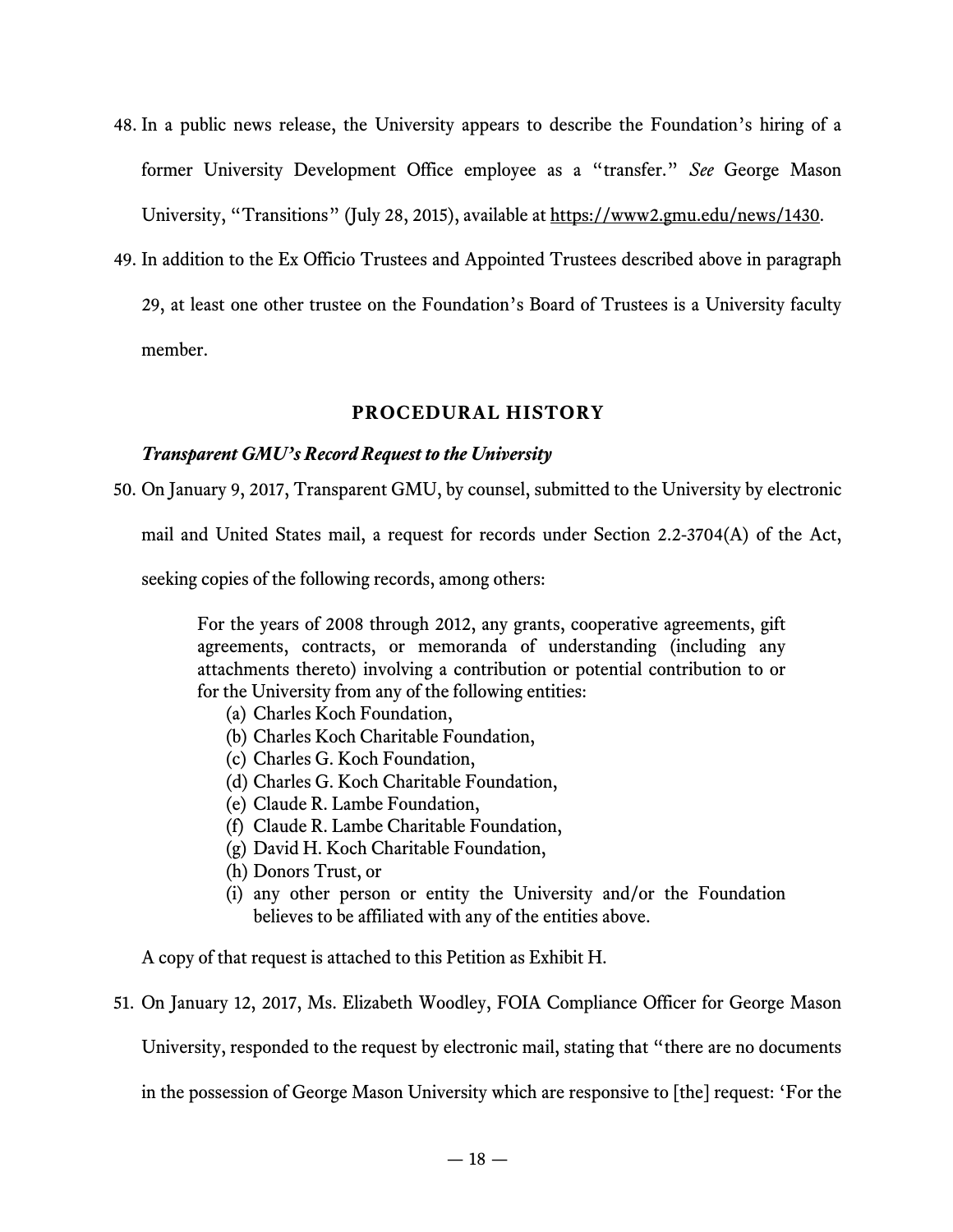years of 2008 through 2012, any grants, cooperative agreements, gift agreements, contracts, or memoranda of understanding (including any attachments thereto) involving a contribution or potential contribution to or for the University from any of' the listed entities."

52. On January 13, 2017, counsel for Transparent GMU e-mailed Ms. Woodley to confirm whether the University's "no responsive documents" response "include[d] any documents in the possession of the Foundation" and whether the scope of the University's search for responsive records included documents held by the Foundation. Ms. Woodley responded by electronic mail later that day, explaining that since the Foundation "is a separate entity from" the University, her "response as the University's FOIA Officer would not include records (if any) which are solely in the possession of the Foundation."

### *Transparent GMU's Record Request to the Foundation*

- 53. On January 17, 2017, Transparent GMU, by counsel, deposited into the United States Mail a request for records under Section 2.2-3704(A) of the Act, addressed to the Foundation and seeking copies of the same records described above in paragraph 50. A copy of the January 17, 2017 request to the Foundation is attached to this Petition as Exhibit I.
- 54. The Foundation responded to the request by letter dated January 31, 2017, and signed by Janet Bingham, President of the Foundation, stating that "George Mason University Foundation, Inc. is a private corporation, a 501 (c) 3 charitable organization, not a public body, as defined in the Code of Virginia. As such, the foundation is not subject to the Virginia Freedom of Information Act."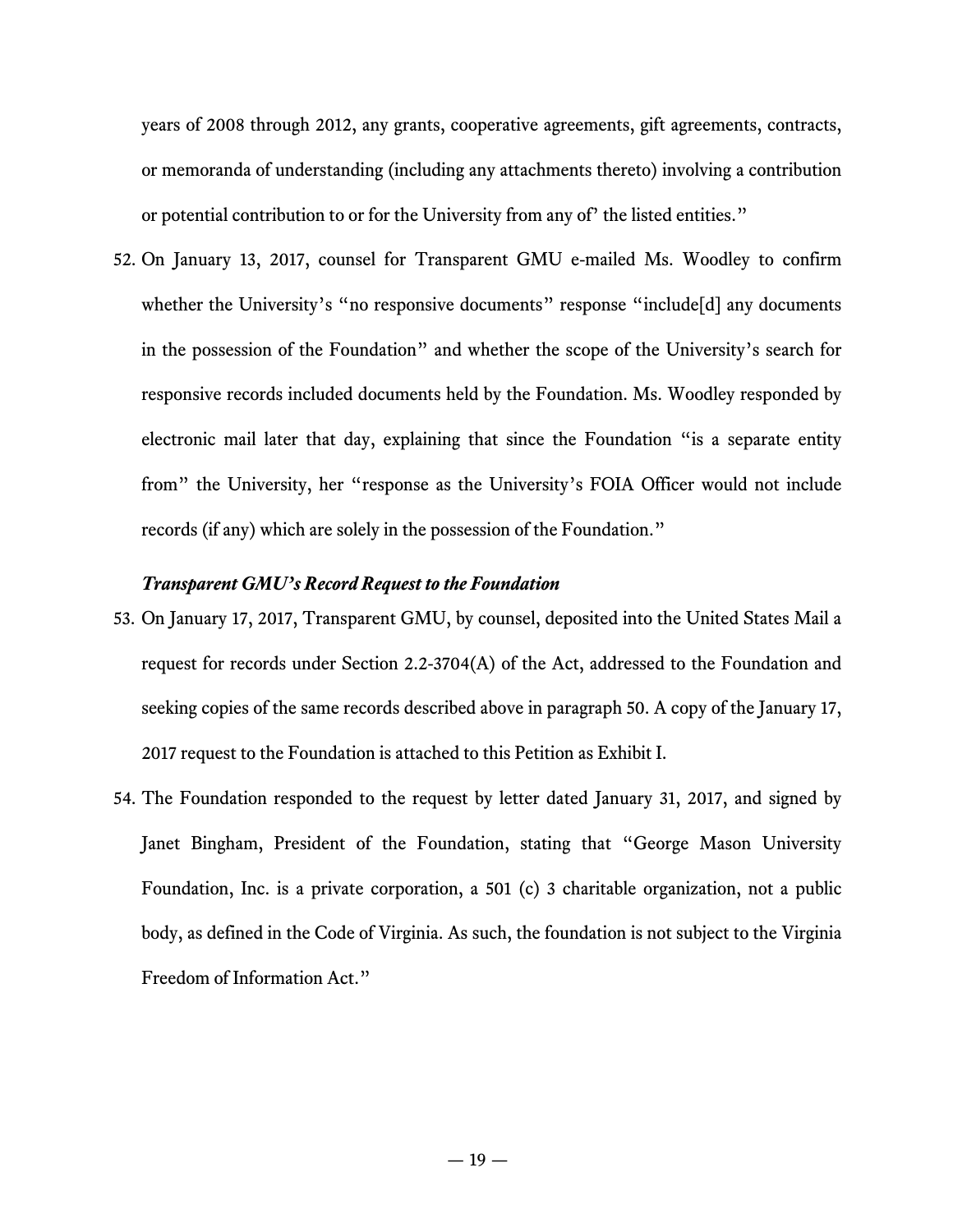## **CLAIMS FOR RELIEF**

## **I. CLAIMS AGAINST THE UNIVERSITY**

## **a. first claim of relief against the university**:

**The University denied Transparent GMU rights under the Act by refusing to search for and provide requested records as the legal custodian of records held by its agent, the Foundation, in the transaction of public business.**

- 55. Transparent GMU incorporates by reference all allegations contained above in paragraphs 1 through 54.
- 56. The Act defines "public records" as including "all writings and recordings . . . prepared or owned by, or in the possession of a public body or its officers, employees or agents in the transaction of public business." Virginia Code § 2.2-3701 (definition of "Public records").
- 57. The University is an agency of the Commonwealth and is thus a "public body" subject to the Act. *See* Virginia Code § 2.2-3701 (definition of "Public body").
- 58. The Foundation is and was, at all relevant times, an agent of the University insofar as:
	- a. the Foundation performed fundraising, endowment administration, and real estate management activities for the sole benefit of the University;
	- b. the Foundation performed these activities according to one or more mutual agreements with the University; and
	- c. the University exercised control or reserved the right to exercise control over those activities by, among other things:
		- i. requiring specific authorization from the University before the Foundation accepts property subject to any conditions or restrictions imposed by the donor;
		- ii. requiring that any gift agreements supporting a new program or activity within the University be signed by the University's Senior Vice President and Provost and/or rejecting such a gift;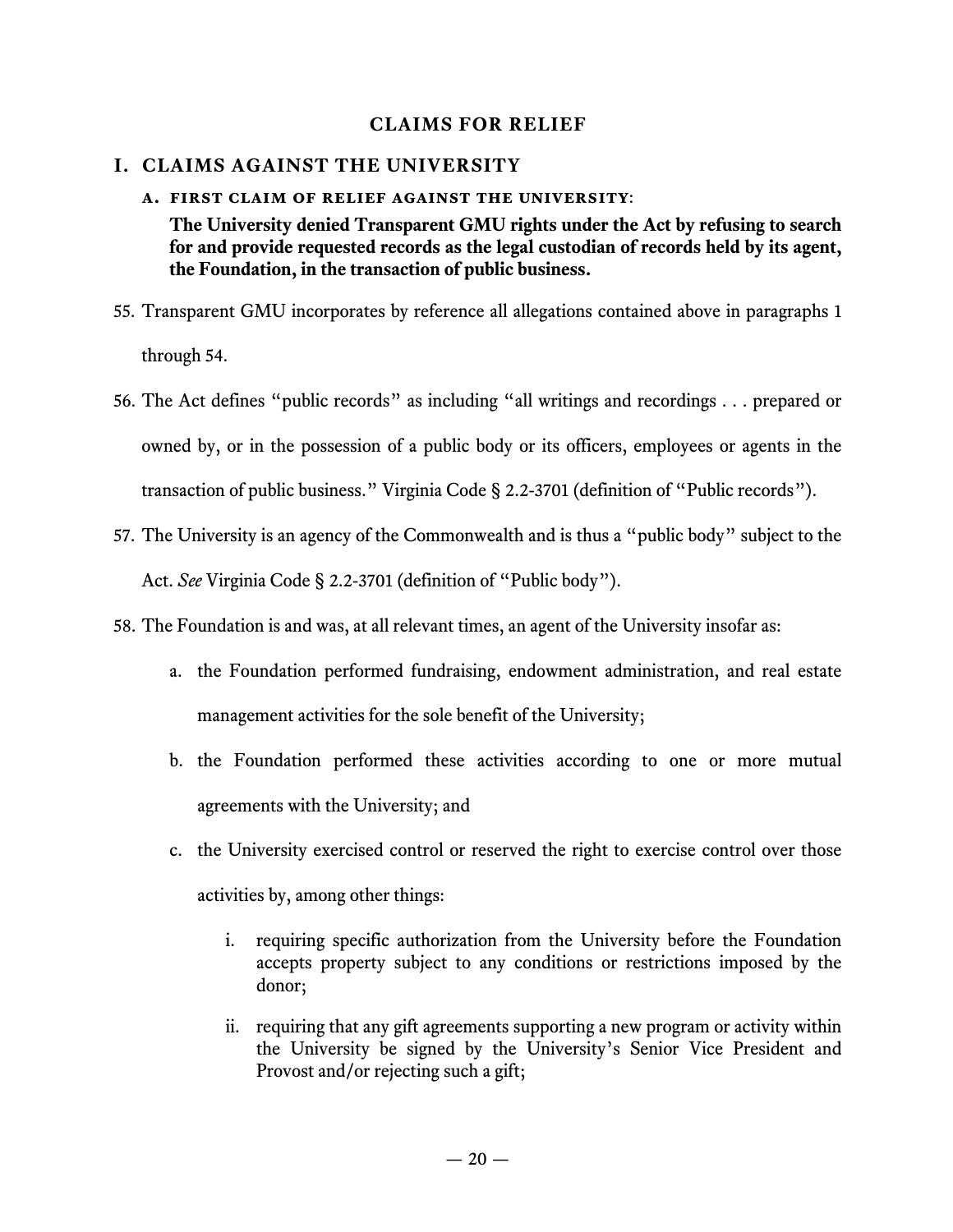- iii. establishing policies governing the acceptance of gifts and the disbursement of Foundation funds;
- iv. selecting the Foundation's President and Chief Executive Officer;
- v. objecting to the removal of the Foundation's President by the Foundation's Executive Committee;
- vi. enjoying ex officio seats with full voting rights on the Foundation's Board of Trustees for the University's President, the University's Vice President for University Development and Alumni Affairs, and the Rector of the Board of Visitors of the University;
- vii. appointing additional University employees to the Foundation's Board of Trustees as non-ex officio trustees with full voting rights;
- viii.requiring the Foundation consult with the University regarding the Foundation's fund-raising and donor acquisition programs and the Foundation's gift management and gift acceptance policies;
- ix. conducting, alongside the Foundation's Chairman and Development Chair, annual reviews of the Foundation President's performance;
- x. requiring signed approval of any acceptance of federal grants;
- xi. requiring the Foundation "promptly acknowledge and issue receipts for all gifts to the Foundation and the University" and provide appropriate recognition and stewardship of gifts;
- xii. requiring the Foundation coordinate with the University regarding fundraising initiatives and the identification, cultivation, and solicitation of donors; and

xiii. demanding an audit of the Foundation's financial records.

59. Fundraising for a public university, administration of a public university's endowment, and management of a public university's real estate are forms of "public business." *See*, *e.g.*, Virginia Code § 23.1-1304 (requiring new members of public university governing boards attend educational programs on "endowment management" and "fundraising initiatives"); Virginia Code § 23.1-1301(B)(1) (authorizing governing boards of universities, or their designees, to manage real property acquired by purchase, will, or deed). *C.f.* Virginia Code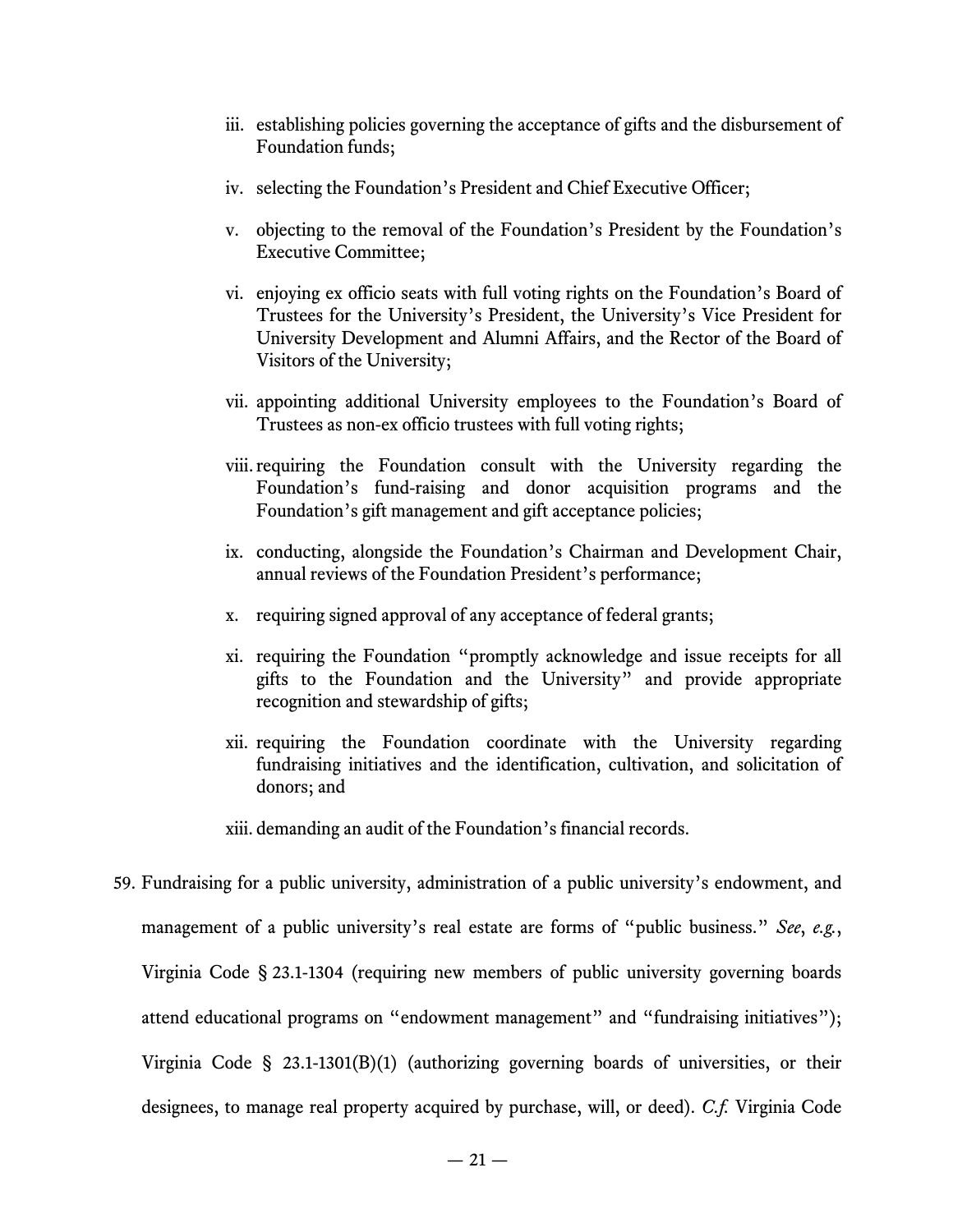§ 2.2–3705.4(7) (excluding certain sensitive information related to fundraising for public universities from disclosure under the Act, but clarifying that other information is not excluded).

- 60. To the extent records related to these activities have been prepared or are owned by the Foundation, they are therefore "writings and recordings . . . prepared or owned by, or in the possession of a public body['s] . . . agents in the transaction of public business" and are "public records" under the Act. Virginia Code § 2.2-3701.
- 61. The records described in the January 9, 2017 records request to the University are therefore "public records" because they are in the possession of the Foundation—a "public body['s]... agent[ ]"-and because they relate to the Foundation's fundraising and endowment management activities for the University—both forms of "public business." Virginia Code § 2.2-3701.
- 62. Because the Foundation has created and/or maintained the requested public records as an agent of the University, the University is the legal custodian of those records. *See* Virginia Freedom of Information Advisory Council, Advisory Opinion No. AO-19-03 (2003).
- 63. As the legal custodian of the requested records, the University is an entity to which a request for those records may be directed and is required to search for, obtain, and provide the records accordingly. *See* Virginia Freedom of Information Advisory Council, Advisory Opinion No. AO-19-03 (2003).
- 64. By failing to inquire as to, search for, request, obtain, or provide the requested public records held by the Foundation, the University denied Transparent GMU the rights and privileges conferred by the Act.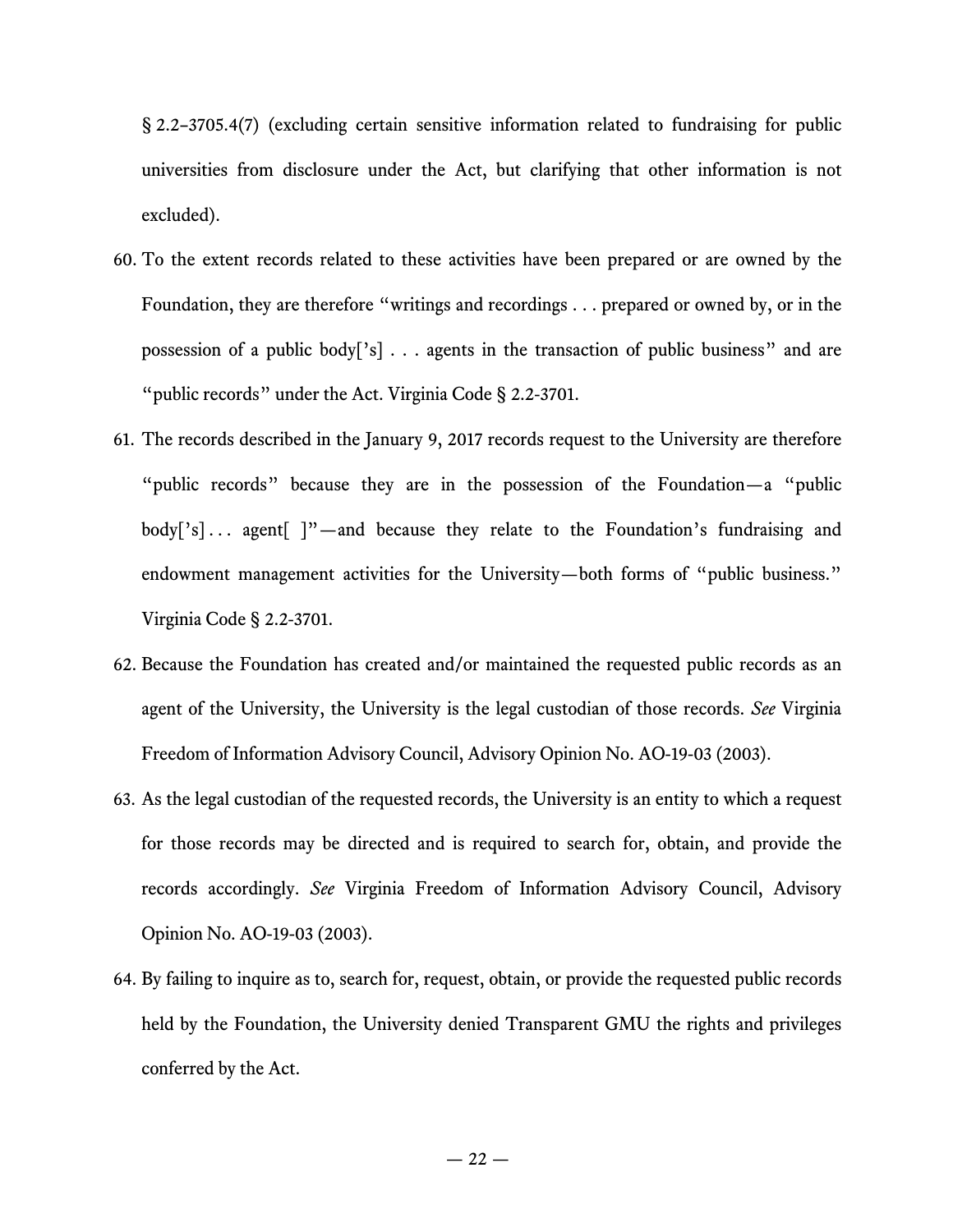#### **b. second claim of relief against the university**:

**To the extent the Foundation is an independent contractor rather than an agent of the University, the University has violated the Act by frustrating its policy of ready access to records relating to the transaction of public business**.

- 65. Transparent GMU incorporates by reference all allegations contained above in paragraphs 1 through 64.
- 66. Section 2.2-3700 of the Act "ensures the people of the Commonwealth ready access to public records . . . to promote an increased awareness by all persons of governmental activities and afford every opportunity to citizens to witness the operations of government." Virginia Code § 2.2-3700(B).
- 67. The Act prohibits a public body from "frustrat[ing] this policy of ready access to records relating to the transaction of public business by contracting with an independent contractor" to perform tasks "relate[d] to the public business of the [public body]" and then "claiming that such records are out of [the public body's] reach." Virginia Freedom of Information Advisory Council, Advisory Opinion No. AO-19-03 (2003).
- 68. As detailed above in paragraph 57, the University is an agency of the Commonwealth and is thus a "public body" subject to the Act.
- 69. As detailed above in paragraph 59, fundraising for a public university is a form of "public business."
- 70. To the extent that the University has contracted with the Foundation to perform fundraising activities as an independent contractor and is thereby unable or unwilling to search for or provide records related to these activities, it has frustrated the Act's policy of ready access to records relating to the transaction of public business and has denied Transparent GMU the rights and privileges conferred by the Act.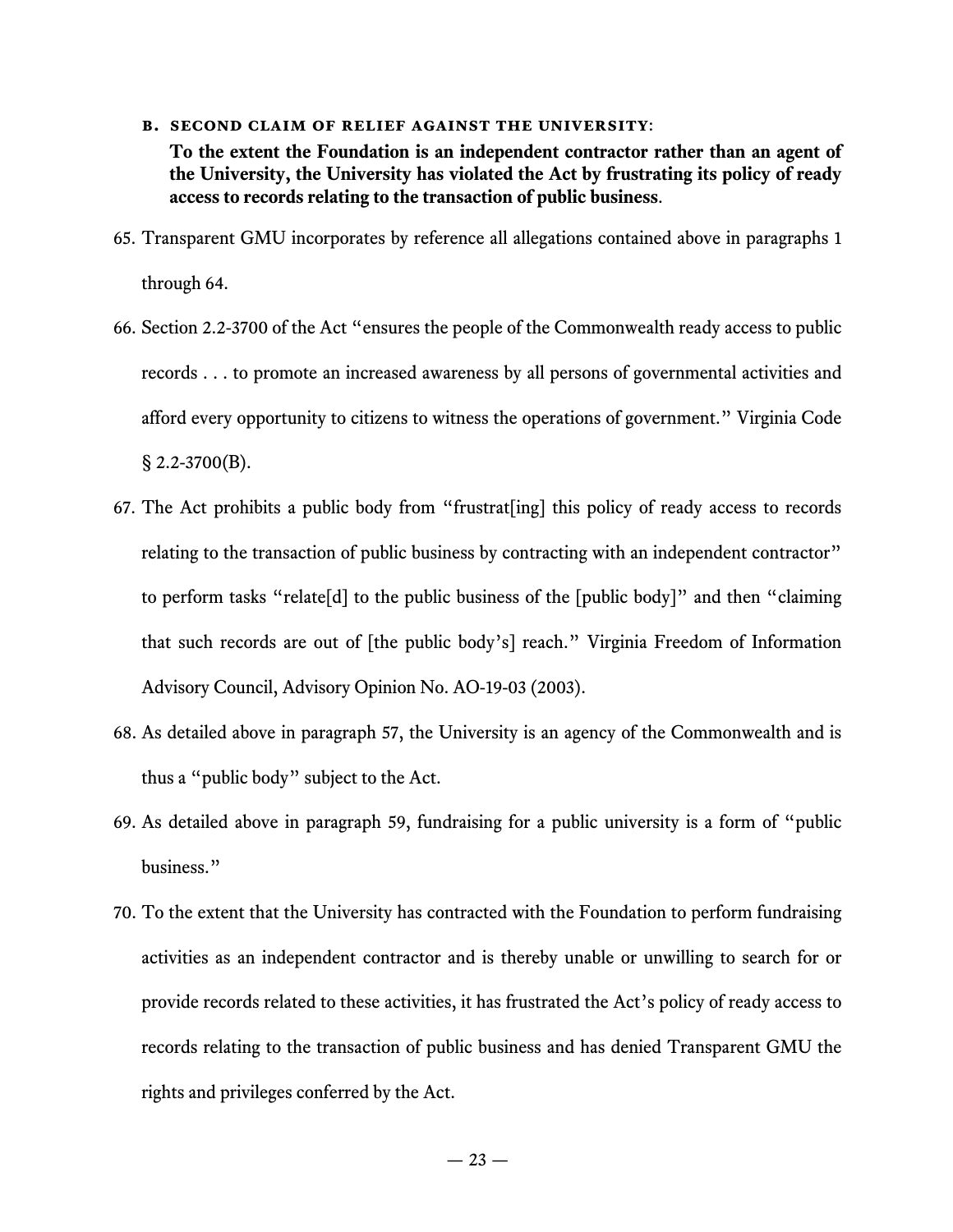#### **II. CLAIMS AGAINST THE FOUNDATION**

- **a. first claim of relief against the foundation: The Foundation is a public body under the Act as it is an entity created to perform delegated functions of the University and/or to advise the University.**
- 71. Transparent GMU incorporates by reference all allegations contained above in paragraphs 1 through 70.
- 72. The Act defines a "public body" as, in relevant part, any "agency of the Commonwealth" or "any committee, subcommittee, or other entity however designated, of the public body created to perform delegated functions of the public body or to advise the public body" even if such entity "has private sector or citizen members." Virginia Code § 2.2-3701 (definition of "Public body").
- 73. As detailed above in paragraph 57, the University is an agency of the Commonwealth and is thus a "public body" subject to the Act.
- 74. The Foundation's Articles of Incorporation state that the Foundation was created to "(1) promote the advancement and further the aims and purposes of [the University]" by "develop[ing] and appl[ying] financial resources  $\dots$  and "(2) accept, administer, apply, and use property acquired by gift, grant, devise, bequest, or otherwise for the purposes previously set forth."
- 75. The development and application of financial resources and the acceptance, administration, and application of gifts, grants, devises, and bequests for the advancement and furtherance of a public university are essential functions of a public university and are forms of "public business." *See*, *e.g.*, Virginia Code § 23.1-1304 (requiring new members of public university governing boards attend educational programs on "endowment management" and "fundraising initiatives"). *C.f.* Virginia Code § 2.2–3705.4(7) (excluding certain sensitive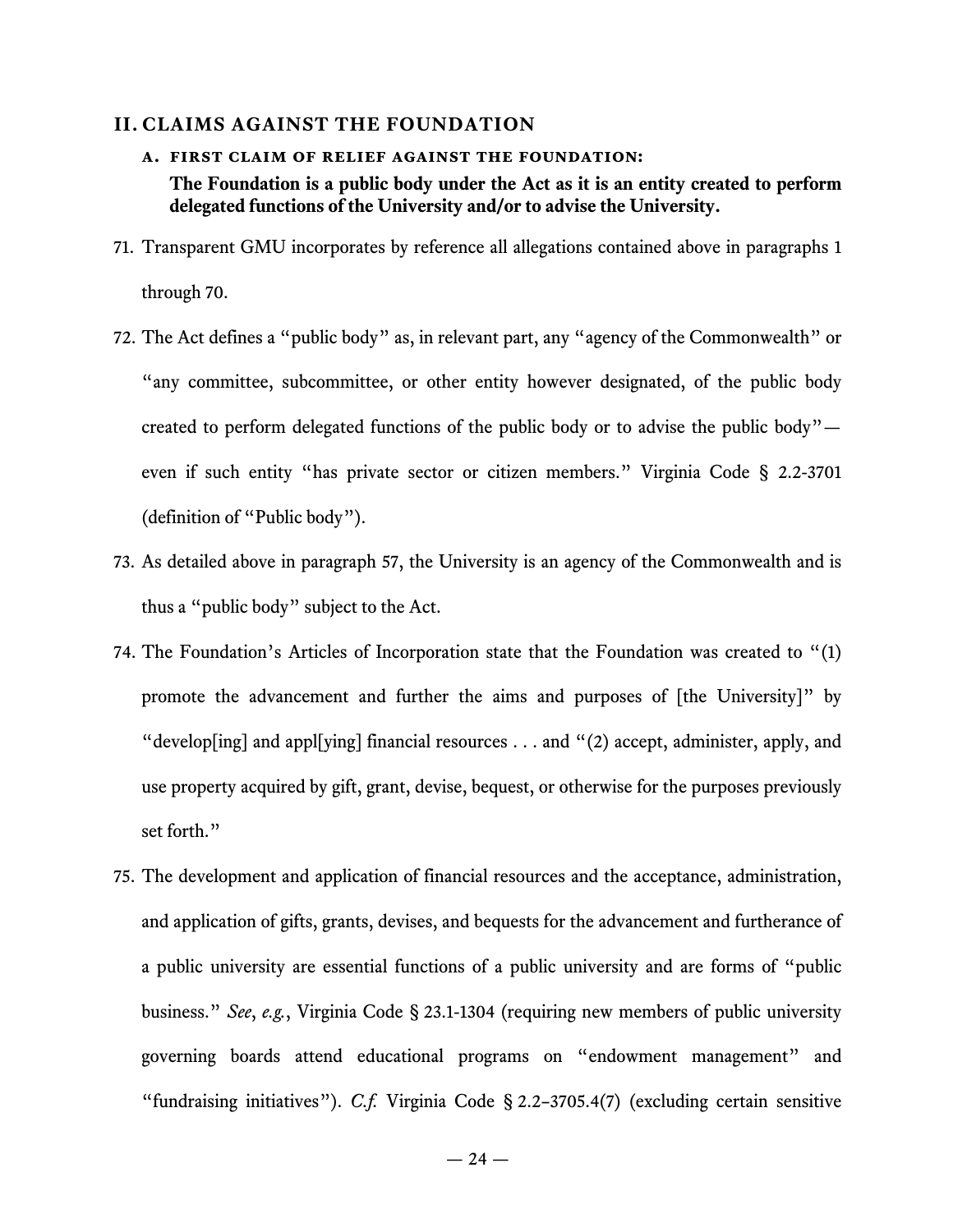information related to fundraising for public universities from disclosure under the Act, but clarifying that other information is not excluded).

- 76. The March 22, 2013 Affiliate Agreement between the University and the Foundation recites that the Foundation "works with the University to assist and advise" in "fundraising and asset management activities." Based upon this recital, Transparent GMU alleges, upon information and belief, that the Foundation was also created to advise the University.
- 77. The Foundation is therefore an "entity . . . created to perform delegated functions of [a] public body or to advise [a] public body" and is itself a "public body" under the Act. Virginia Code § 2.2-3701 (definition of "Public body").
- 78. As the Foundation is a "public body" under the Act, records related to the Foundation's transaction of public business are "public records" under the Act. *See* Virginia Code § 2.2-3701 (definition of "Public records").
- 79. As the records described in the January 17, 2017 records request were such "public records", the Foundation denied Transparent GMU its rights and privileges under the Act by failing to provide one of the enumerated responses under Virginia Code § 2.2-3704(B) and by refusing to process the request.

## **b. second claim of relief against the foundation: The Foundation is a public body subject to the Act because it is supported principally by public funds.**

- 80. Transparent GMU incorporates by reference all allegations contained above in paragraphs 1 through 79.
- 81. The Act defines a "public body" as, in relevant part, any corporation "supported wholly or principally by public funds." Virginia Code § 2.2-3701 (definition of "Public body").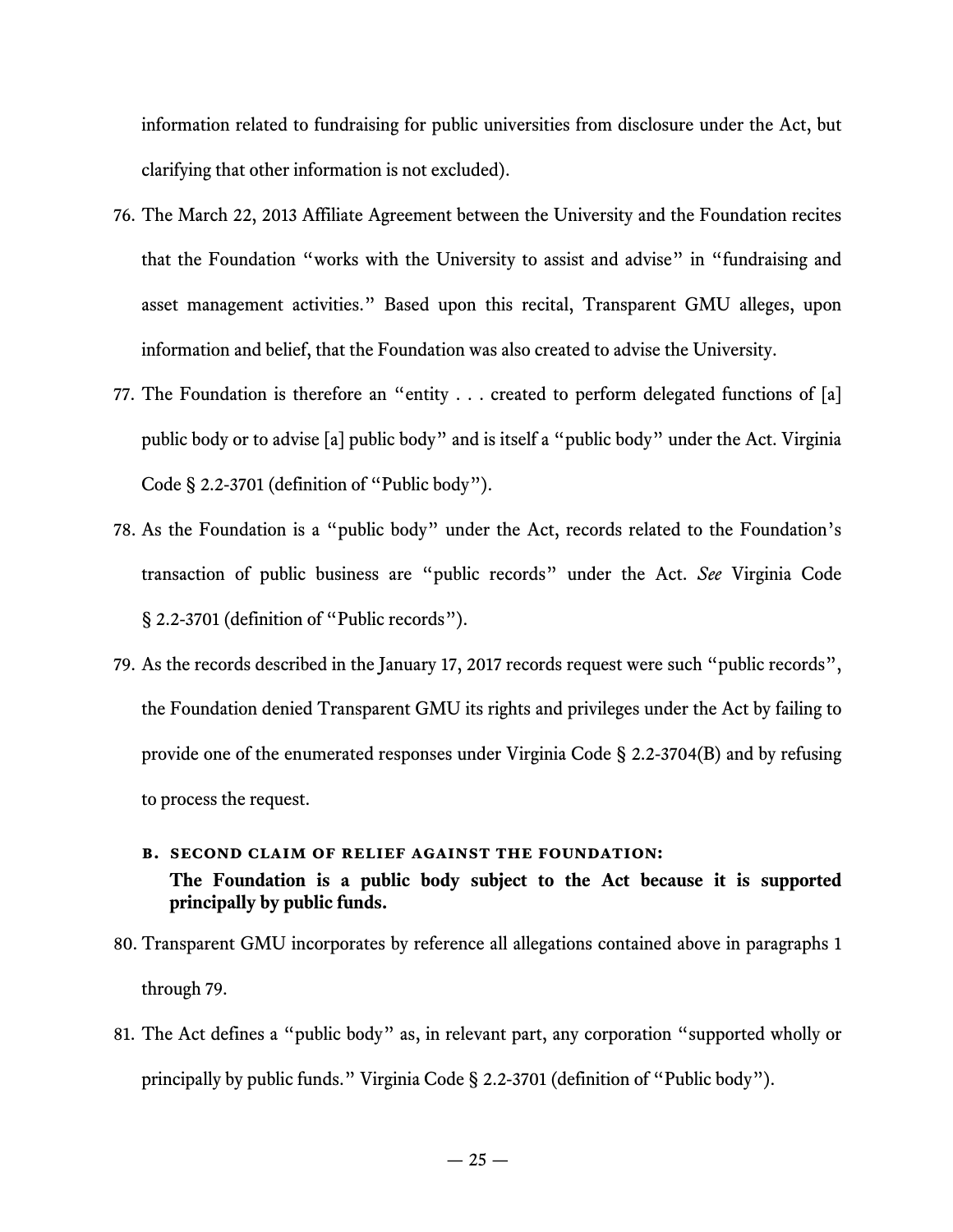- 82. The Foundation is funded in part by a six-percent administrative fee it exacts from all restricted/current use gifts accepted on behalf of the University. The funds upon which the Foundation exacts this six-percent administrative fee are public funds, as they:
	- a. are received for, in the name of, and/or on account of the University;
	- b. are held by the Foundation only in its capacity as an agent, trustee, and/or fiduciary of the University;
	- c. are subject to University supervision and control by virtue of the University's rights under the March 22, 2013 Affiliation Agreement to set policies for the transfer of Foundation funds, to audit the Foundation's financial records, and to receive all Foundation assets and property upon dissolution of the Foundation; and
	- d. would, but for the Foundation's existence and the University's Gift Acceptance Policy, naturally flow to the University.
- 83. The Foundation also receives public funds under multiple real property leases with the University.
- 84. The Foundation is also supported by public funds from the University insofar as the University is solely responsible for the compensation of the Foundation's President and Chief Executive Officer.
- 85. In addition, the March 22, 2013 Affiliate Agreement between the University and the Foundation states that the University "will provide the Foundation with fair and reasonable compensation or payment" as "consideration for Foundation services." Based upon this provision, Transparent GMU alleges, upon information and belief, that the University also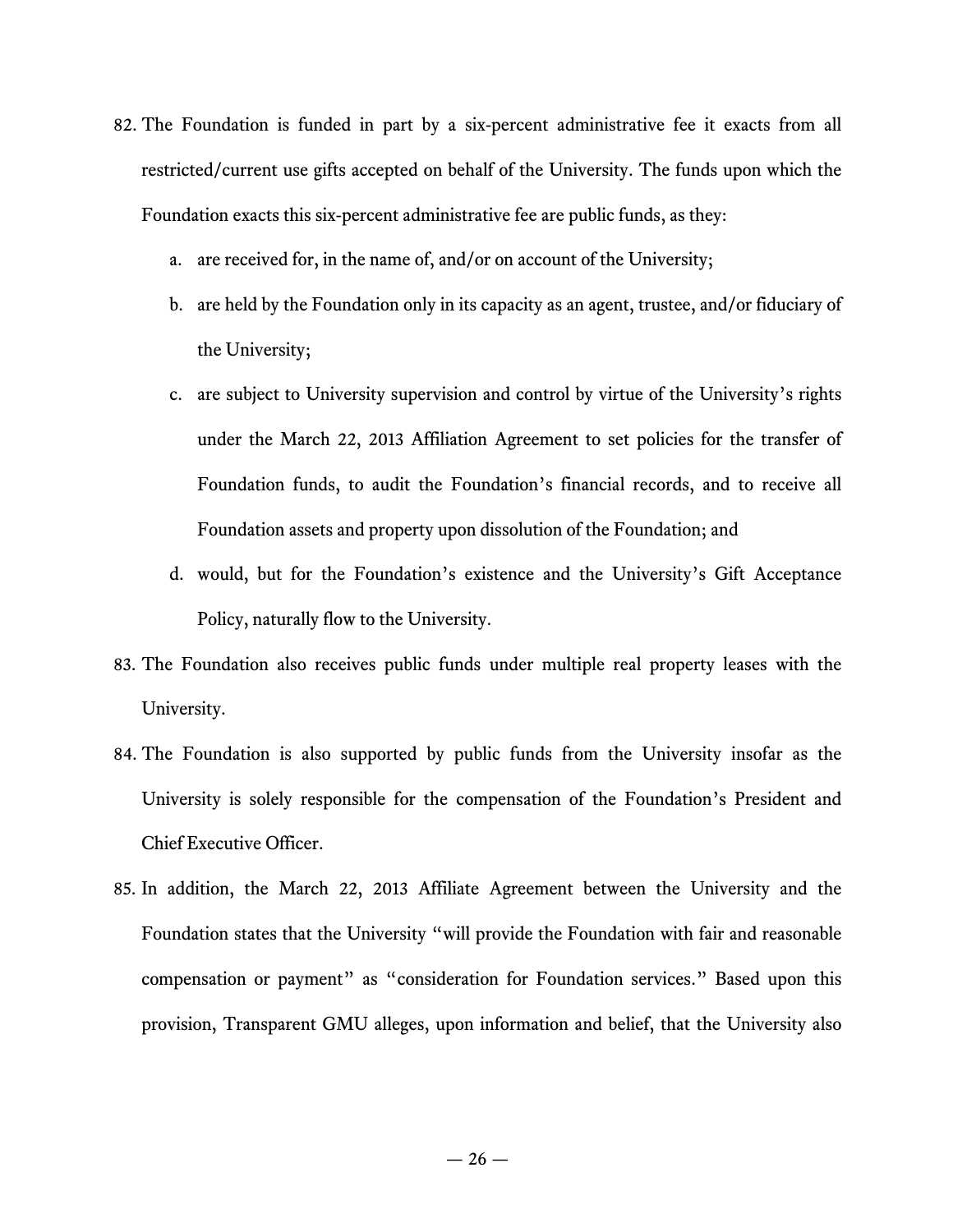provides the Foundation with public funds as fair and reasonable compensation or payment of services.

- 86. Transparent GMU alleges, upon information and belief, that the public funds identified above in paragraphs 82 through 85, are, alone or in the aggregate, a principal source of support for the Foundation.
- 87. The Foundation is therefore a "corporation . . . supported wholly or principally by public funds" and a "public body" under the Act. Virginia Code § 2.2-3701 (definition of "Public body").
- 88. As a "public body" under the Act, records related to the Foundation's performance of public business are "public records" under the Act. Virginia Code § 2.2-3701 (definition of "Public records").
- 89. As the records described in the January 17, 2017 request were "public records" under the Act, the Foundation denied Transparent GMU its rights and privileges under the Act by failing to provide one of the enumerated responses under Virginia Code § 2.2-3704(B) and refusing to process the request.

## **c. third claim of relief against the foundation: The requested records are public records, which the Foundation must ensure are open to inspection and copying regardless of its status as a public body**.

- 90. Transparent GMU incorporates by reference all allegations contained above in paragraphs 1 through 89.
- 91. The Act defines "public records" as including "all writings and recordings . . . prepared or owned by, or in the possession of a public body or its officers, employees or agents in the transaction of public business." Virginia Code § 2.2-3701 (definition of "Public records").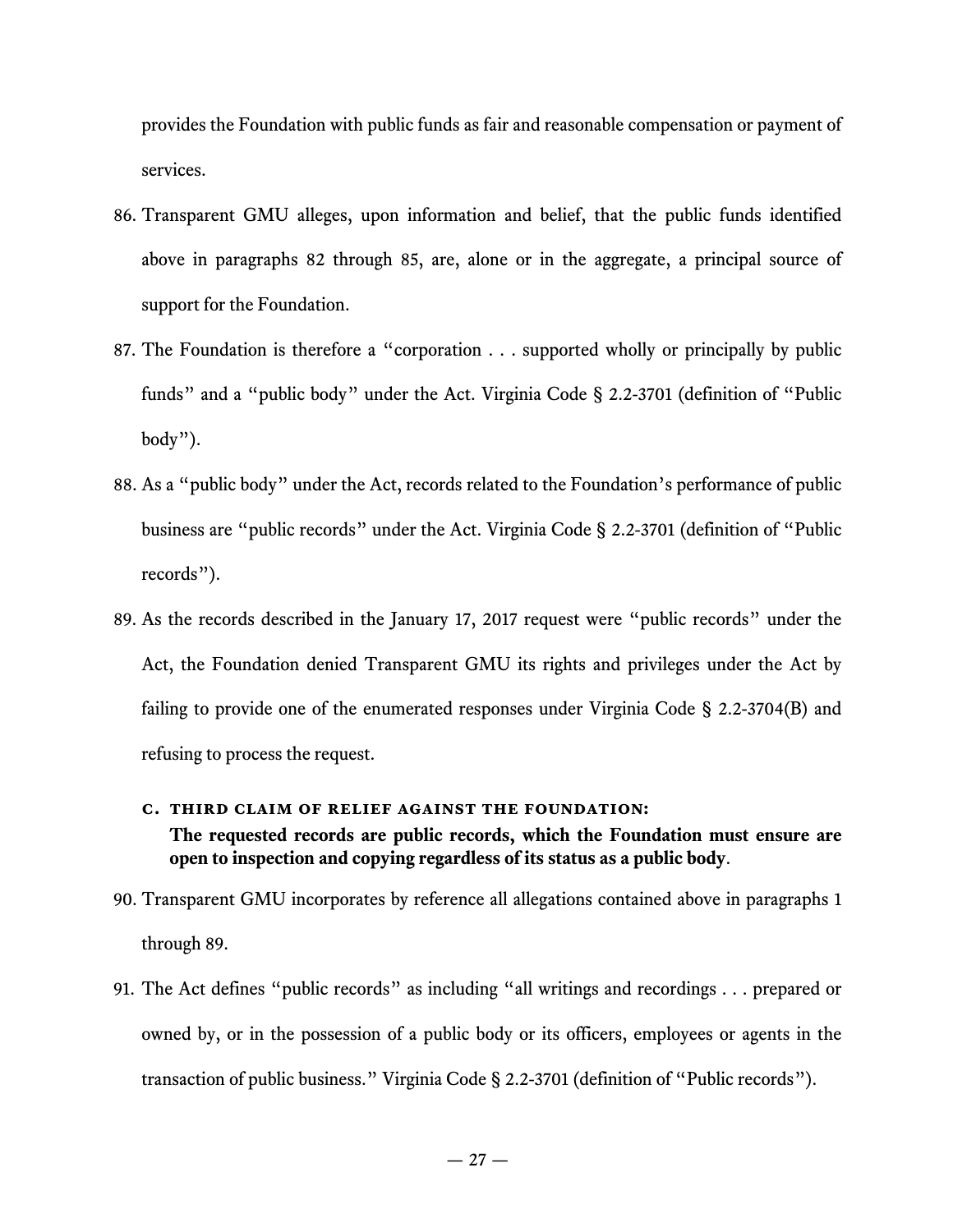- 92. As detailed above in paragraph 57, the University is an agency of the Commonwealth and is thus a "public body" subject to the Act.
- 93. As detailed above in paragraph 58, the Foundation is and was, at all relevant times, an agent of the University.
- 94. As detailed above in paragraph 59, fundraising for a public university, administration of a public university's endowment, and management of a public utility's real estate are all forms of "public business."
- 95. To the extent records related to these activities have been prepared or are owned by the Foundation, they are therefore "writings and recordings . . . prepared or owned by, or in the possession of a public body['s] . . . agents in the transaction of public business" and are "public records" under the Act. Virginia Code § 2.2-3701 (definition of "Public records").
- 96. Regardless of the Foundation's status as a "public body" under the Act, the Foundation denied Transparent GMU the rights and privileges conferred by the Act by failing to ensure that the records described in the January 17, 2017 records request were "open to inspection and copying by any citizens of the Commonwealth," as required by Virginia Code § 2.2-3704(A).

## **III. CLAIMS AGAINST BOTH THE UNIVERSITY AND THE FOUNDATION a. third claim of relief against the university and fourth claim of relief against the foundation: The Foundation is subject to the Act as an alter-ego of the University.**

- 97. Transparent GMU incorporates by reference all allegations contained above in paragraphs 1 through 96.
- 98. As detailed above in paragraph 57, the University is an agency of the Commonwealth and is thus a "public body" subject to the Act.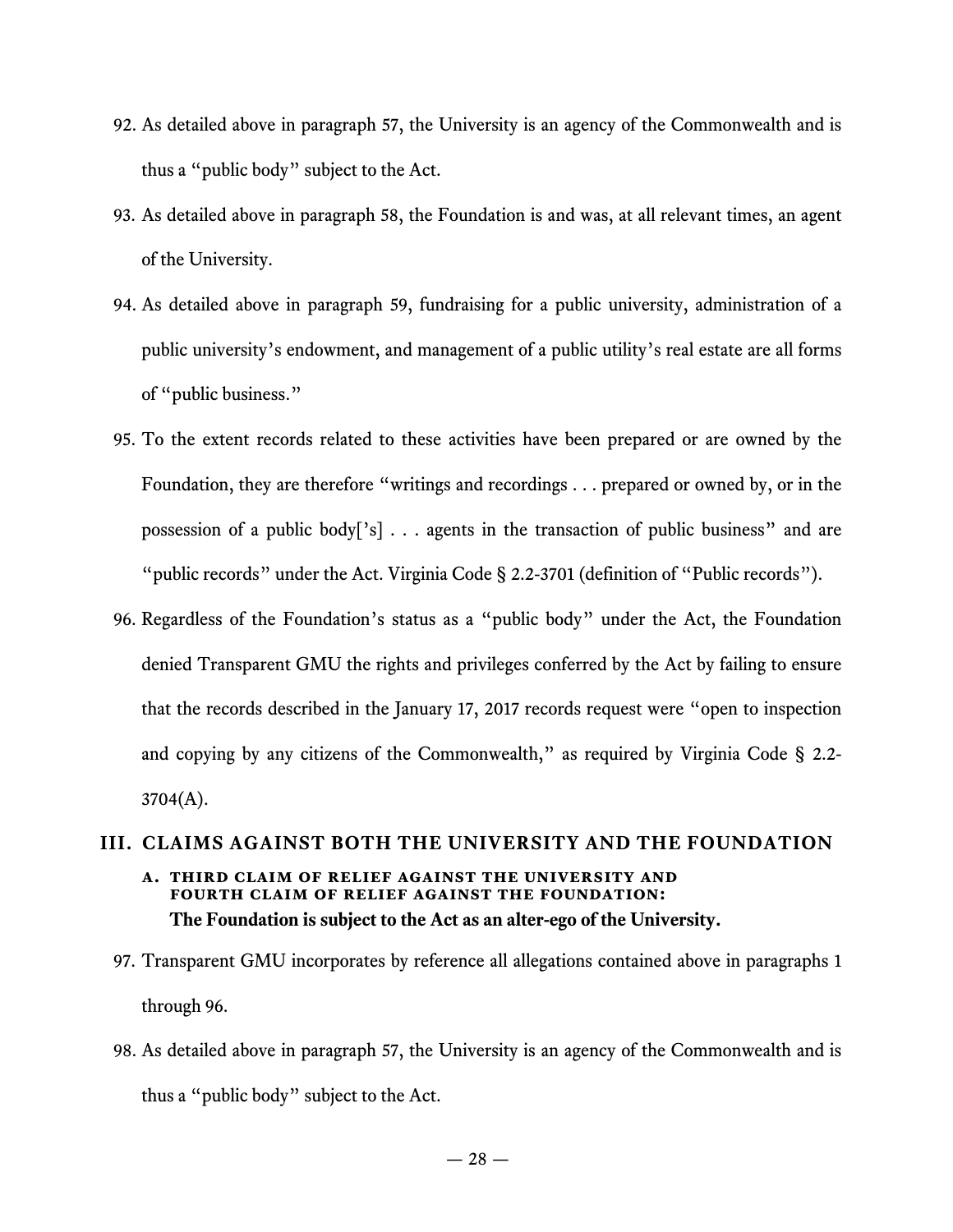- 99. At all relevant times, the Foundation has been operated as a mere agent, instrumentality, and alter-ego of the University.
- 100. The University has delegated important public functions to the Foundation, including fundraising, endowment administration, and real estate management for the sole benefit of the University. The University continues to exercise control over these functions by, among other things:
	- a. establishing policies governing the Foundation's acceptance of gifts, the disbursement of Foundation funds, and the Foundation's use of its premises;
	- b. requiring specific authorization from the University before the Foundation accepts property subject to any conditions or restrictions imposed by the donor;
	- c. requiring that any gift agreements intended to support a new program or activity within the University be signed by the University's Senior Vice President and Provost;
	- d. selecting the Foundation's President and Chief Executive Officer;
	- e. maintaining the University's Vice President for University Development and Alumni Affairs as President and Chief Executive Officer of the Foundation;
	- f. providing the salary of the Foundation's President and Chief Executive Officer;
	- g. reserving the right to object to the removal of the Foundation's President by the Foundation's Executive Committee;
	- h. enjoying ex officio seats with full voting rights on the Foundation's Board of Trustees for the University's President, the University's Vice President for University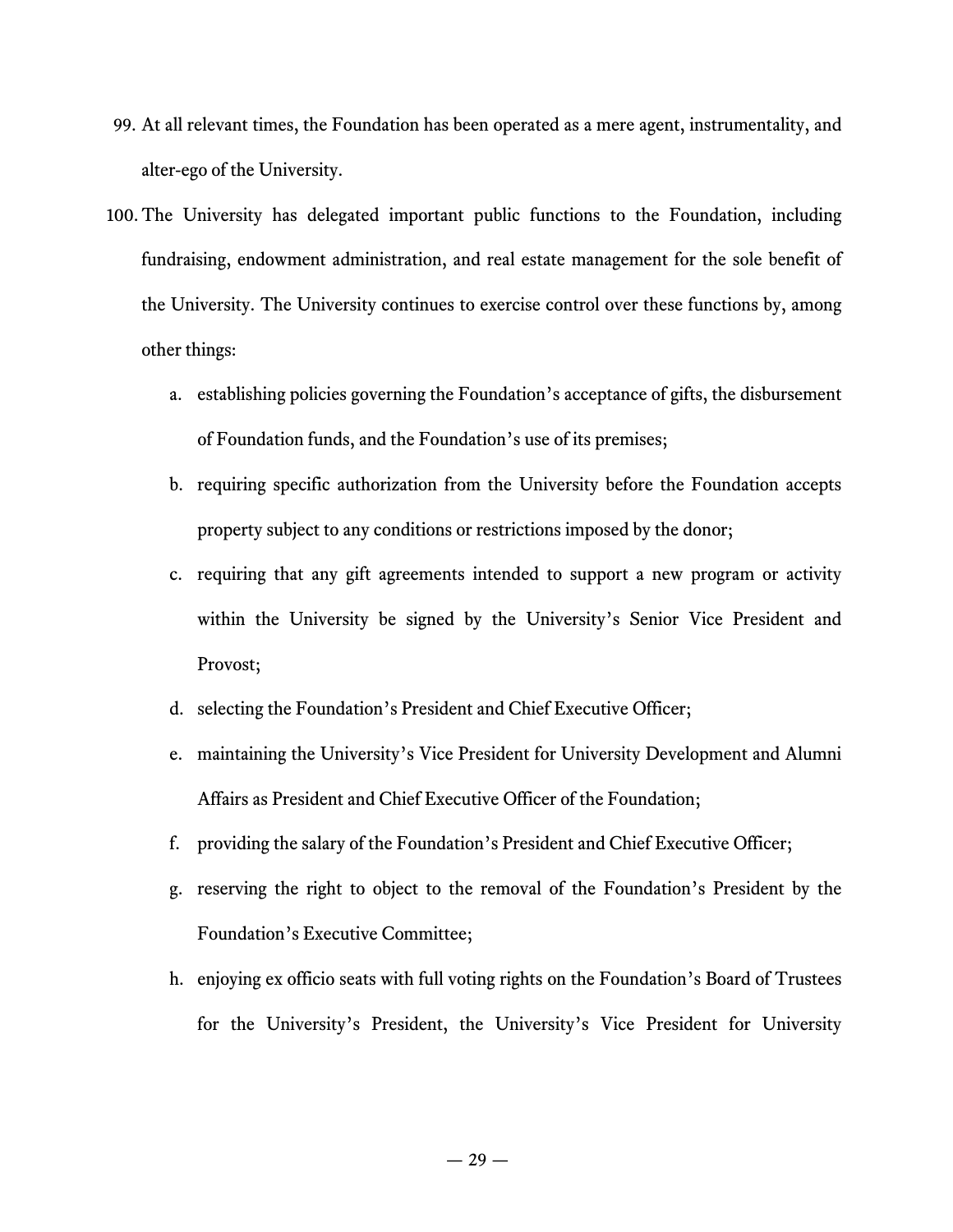Development and Alumni Affairs, and the Rector of the Board of Visitors of the University;

- i. appointing University deans or academic directors to the Foundation's Board of Trustees as appointed trustees with full voting rights;
- j. requiring the Foundation consult with the University regarding the Foundation's fund-raising and donor acquisition programs and the Foundation's gift management and gift acceptance policies;
- k. conducting, alongside the Foundation's Chairman and Development Chair, annual reviews of the Foundation President's performance;
- l. requiring signed approval of any acceptance of federal grants;
- m. requiring the Foundation "promptly acknowledge and issue receipts for all gifts to the Foundation and the University" and provide appropriate recognition and stewardship of gifts;
- n. requiring the Foundation coordinate with the University regarding fundraising initiatives and the identification, cultivation, and solicitation of donors; and
- o. reserving the right to demand audits of the Foundation's financial records.
- 101. At all relevant times the University and Foundation have shared a unity of interest, as the Foundation:
	- a. is operated for the sole benefit of the University;
	- b. would not exist but for the University; and
	- c. has named the University as the sole recipient, either directly or indirectly, of the Foundation's remaining assets should the Foundation cease to exist.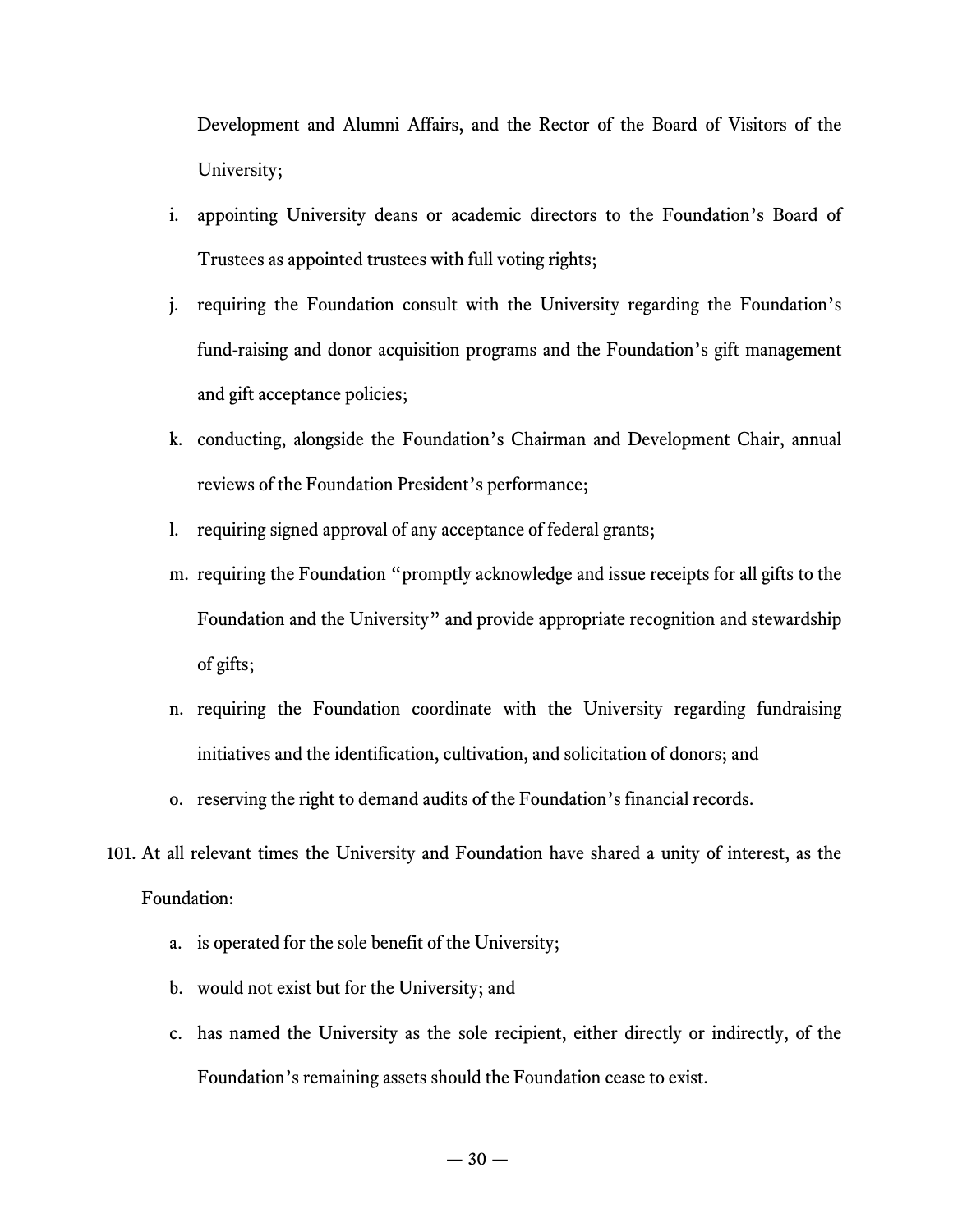- 102. At all relevant times, the University and Foundation have shared a substantial unity of identity due to, among other things:
	- a. the placement of the University's Vice President for Development and Alumni Affairs as President and Chief Executive Officer of the Foundation;
	- b. the placement of the University President, the Vice President for University Development and Alumni Affairs, and the Rector of the Board of Visitors of the University as ex officio members of the Foundation's Board of Trustees with full voting rights; and
	- c. the placement of at least two University deans or academic directors, appointed by the University President, as appointed members of the Foundation's Board of Trustees with full voting rights.
- 103. At all relevant times, the University and the Foundation have acted as a single entity, have held themselves out as a single entity, and/or have treated the Foundation as an office or department of the University by virtue of, among other things:
	- a. the University's Gift Acceptance Policy requiring all gifts be made to the Foundation;
	- b. the Foundation's authority to use the University's name and logo;
	- c. maintaining Foundation offices on the University's campus and in a University building;
	- d. the location of the Foundation's website on the University's internet domain;
	- e. the inclusion of Foundation staff on the University's online directory and in the University's "Admin-Staff Portraits" webpage;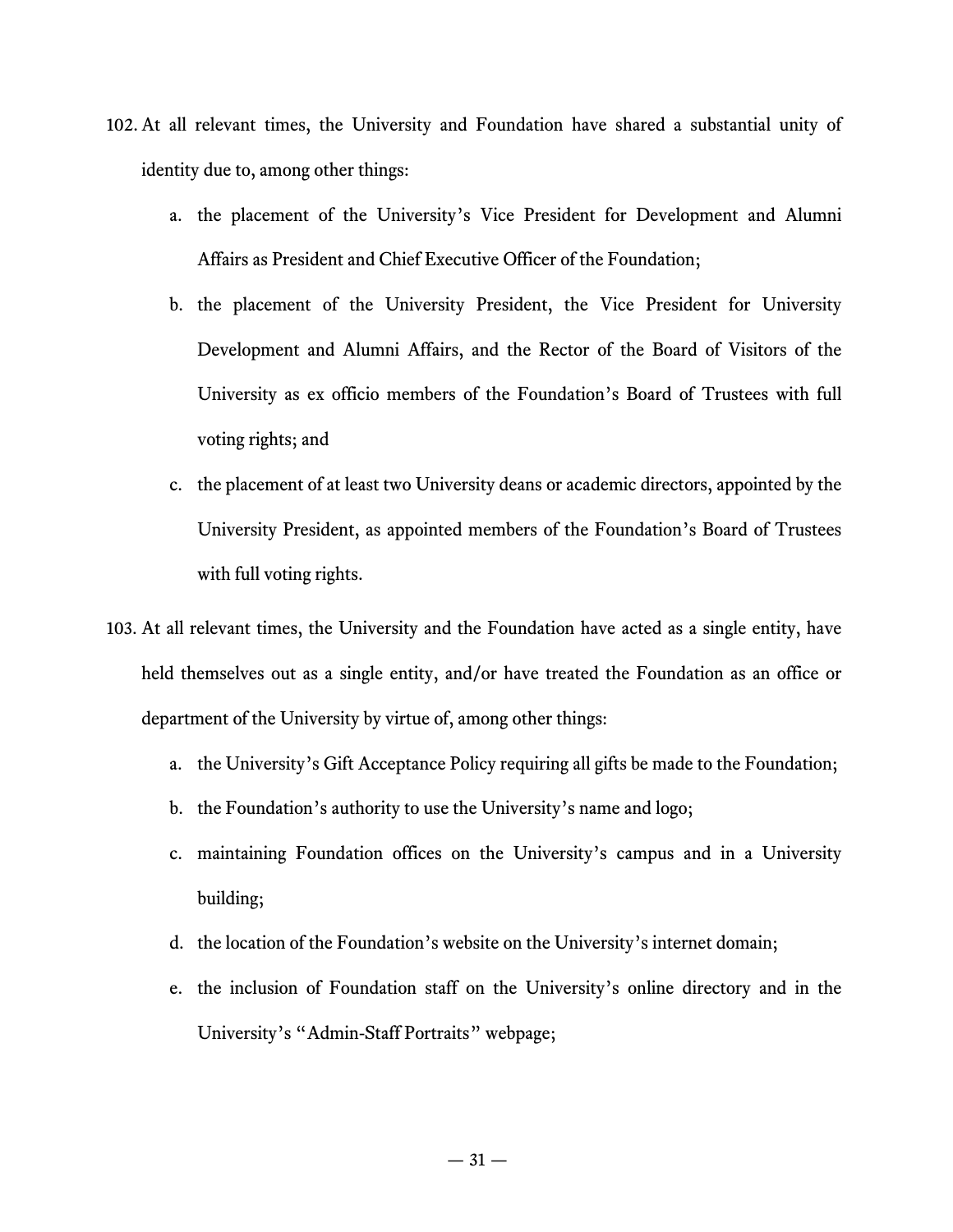- f. the University's description of the movement of a University employee to employment with the Foundation as a "transfer" in an online news release; and
- g. the University's maintenance of a "pledge payment reminder system" to remind individuals to honor their pledges to donate to the Foundation.

104. The University and the Foundation share a uniquely close relationship, as further evinced by:

- a. participation of Foundation staff in the University's employee benefit programs;
- b. the Foundation's provision of a residence for the University's President;
- c. the Foundation's authority, as set forth in the March 22, 2013 Affiliation Agreement, to "serve as an instrument for entrepreneurial activities for the University;"
- d. the University's inclusion of the Foundation as a "component unit" in its annual financial statements; and
- e. the Foundation's holding of University investments.
- 105. At all relevant times, the University's employment of the Foundation as a mere agent, instrumentality, and alter-ego has worked to defeat public convenience by denying the public's right to access records related to the operations of the University, a state agency and public body.
- 106. At all relevant times, the University's employment of the Foundation as a mere agent, instrumentality, and alter-ego has resulted in a breach of the University's legal and equitable duties as a state agency and public body to allow the public access to records related to its operations and thereby violating public and private confidence and injuring the public interest.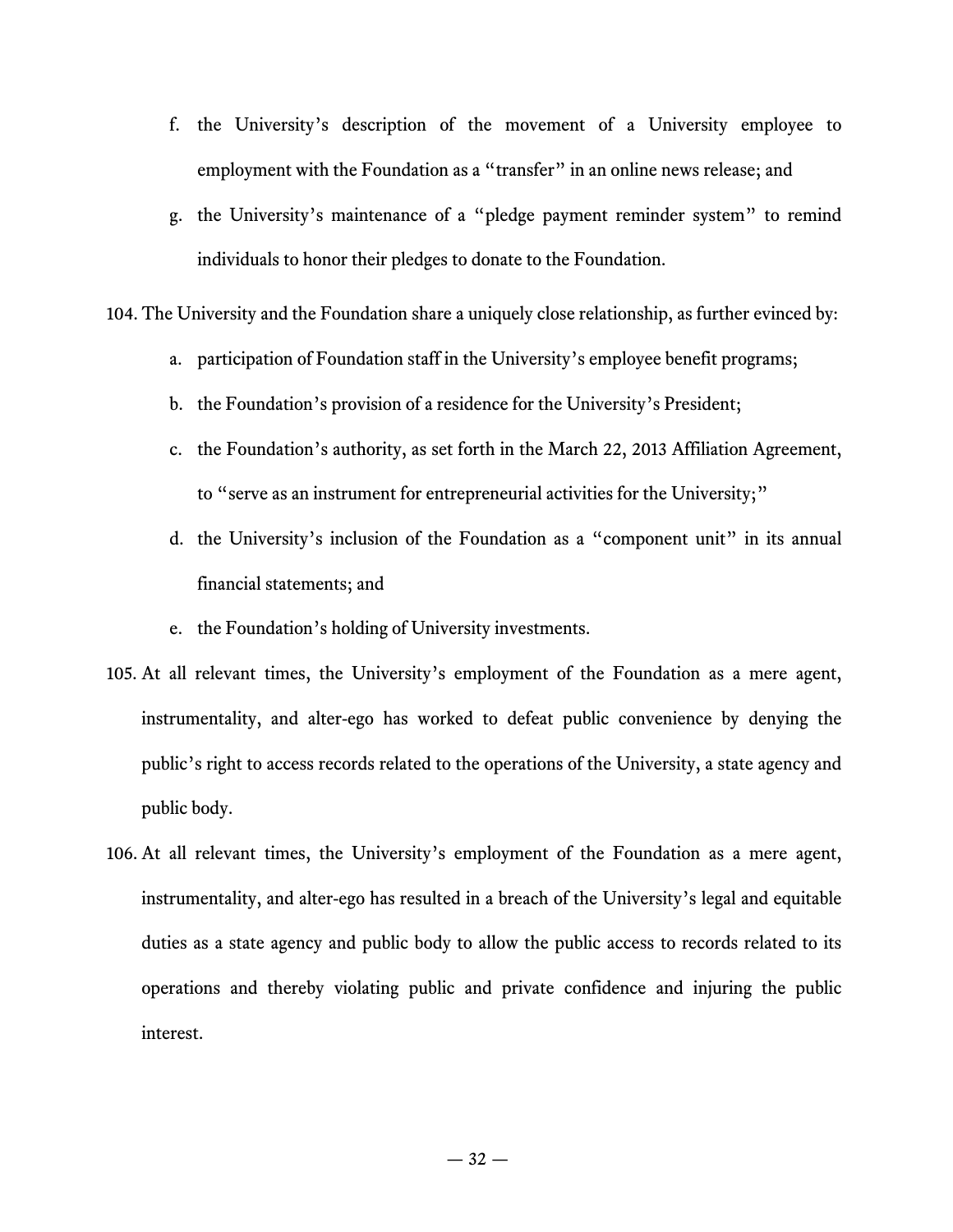- 107. At all relevant times, the University's employment of the Foundation as a mere agent, instrumentality, and alter-ego has denied Transparent GMU the rights and privileges conferred by the Act by denying it access to the public records described in its requests for records.
- 108. Reason, justice, and the policies embodied within the Act therefore require that the Foundation's separate corporate identity be disregarded and that the Foundation be treated as a public body and/or a constituent body of the University for purposes of the disclosure of public records under the Act.
- 109. As a "public body" under the Act, records related to the Foundation's performance of public business are "public records" under the Act. Virginia Code § 2.2-3701 (definition of "Public records").
- 110. As the records described in the January 17, 2017 request to the Foundation were "public records" under the Act, the Foundation denied Transparent GMU its rights and privileges under the Act by failing to provide one of the enumerated responses under Virginia Code § 2.2-3704(B) and by refusing to process the request.

#### **RELIEF REQUESTED**

Based on the facts and authorities discussed above, Transparent GMU asks this Court to:

- (a) issue a writ of mandamus to George Mason University and George Mason University Foundation, Inc., compelling them to perform their ministerial duty under the Act to produce the requested records;
- (b) declare that George Mason University and/or George Mason University Foundation, Inc., unlawfully and unreasonably withheld public records from citizens of the Commonwealth